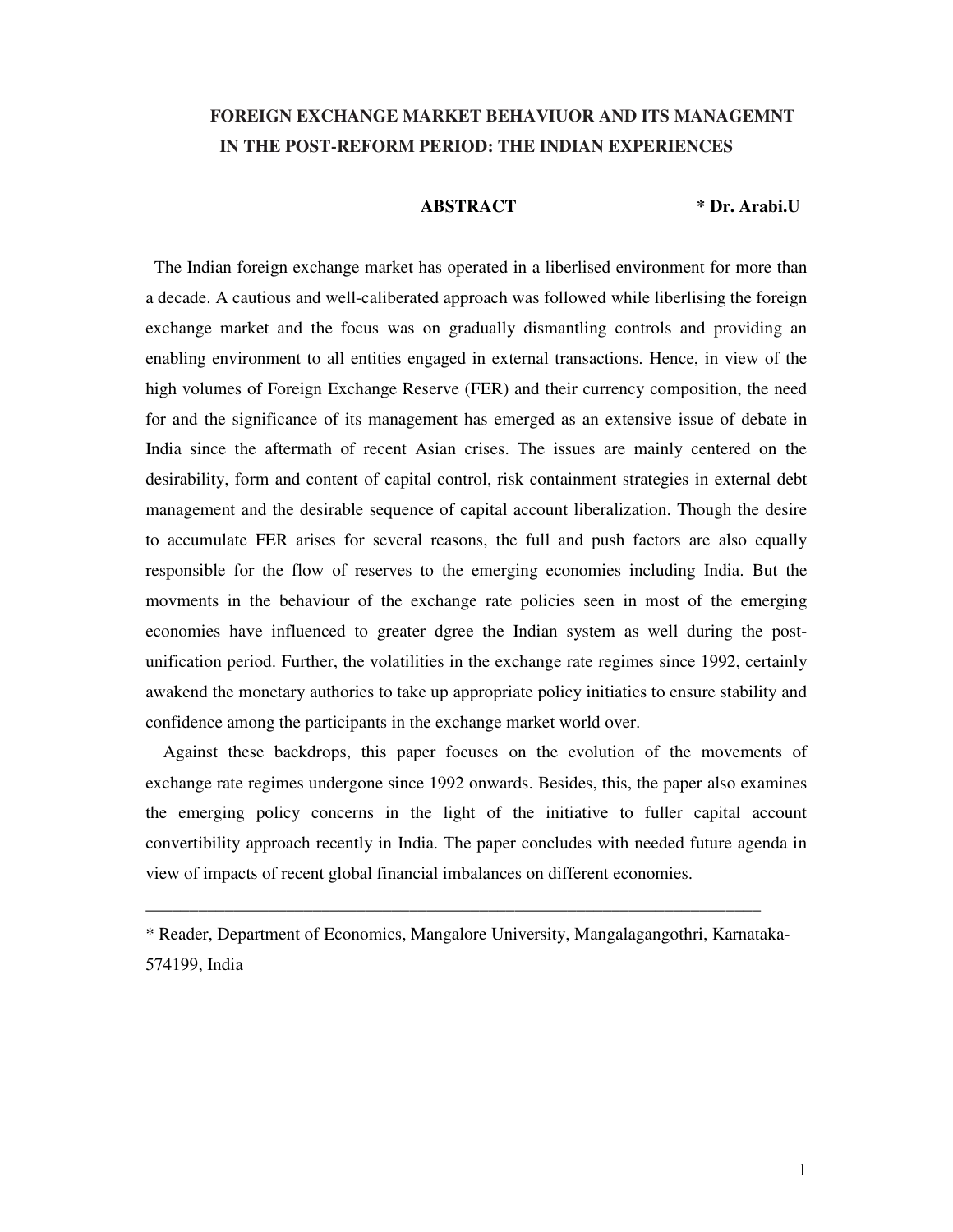#### **Introduction**

 Over the years, the foreign exchange market has emerged as the largest market in the world and the breakdown of the Bretton Woods system in 1971 marked the beginning of floating exchange rate regimes in several countries. The decade of the 1990s witnessed a perceptible policy shift in many emerging markets towards reorientation of their financial markets and these changing contours were mirrored in a rapid expansion of foreign exchange market in terms of participants, transaction volumes, decline in transaction costs and more efficient mechanisms of risk transfer.

 In India the foreign exchange market has originated in 1978 begeining with the banks to undertake intra-day trade in foreign exchange. Before the reform process the Indian foreign exchange system was in a critical juncture and in the 1990s the Indian foreign exchange market witnessed far reaching changes along with the shifts in the currency regime. Following the recommendations of Rangarajan Committee on Balance of Payments, the exchange rate of the rupee pegged earlier was floated partially in March 1992 and fully in March 1993. Thus, the unification of the exchange rate was instrumental in developing a market-determined exchange rate of the rupee and an effort towards current account convertibility. Further, following the recommendations O.P.Sodhani Expert Committee, since 1996, wide-ranging reforms have been undertaken for deepening and widening of the Indian foreign exchange market. An Internal Technical Group on the Foreign Exchange Market was constituted in 2005 to undertake a comprehensive review of the measures initiated by the Reserve Bank and identify areas for further liberalisation or relaxation of restrictions in a medium-term framework. These efforts have resulted in the momentous developments in the enhanced risk-bearing capacity of banks along with rising foreign exchange trading volumes and finer margins. Thus, the foreign exchange market in India has acquired depth (Reddy, 2005) and the conditions have also generally remained orderly (Reddy, 2006c). Although it is not possible for any country to remain completely unaffected by developments in international markets, India was able to keep the spillover effect of the Asian crisis to a minimum through constant monitoring and timely action, including recourse to strong monetary measures, when necessary, to prevent emergence of self fulfilling speculative activities (Mohan, 2006a).

#### **Cost and Benefit of Holding Foreign Exchange Reserves**

 Reserves management is mainly guided by how best to deploy foreign reserve assets, the portfolios considerations take into account inter alia, safety, liquidity and yields on reserves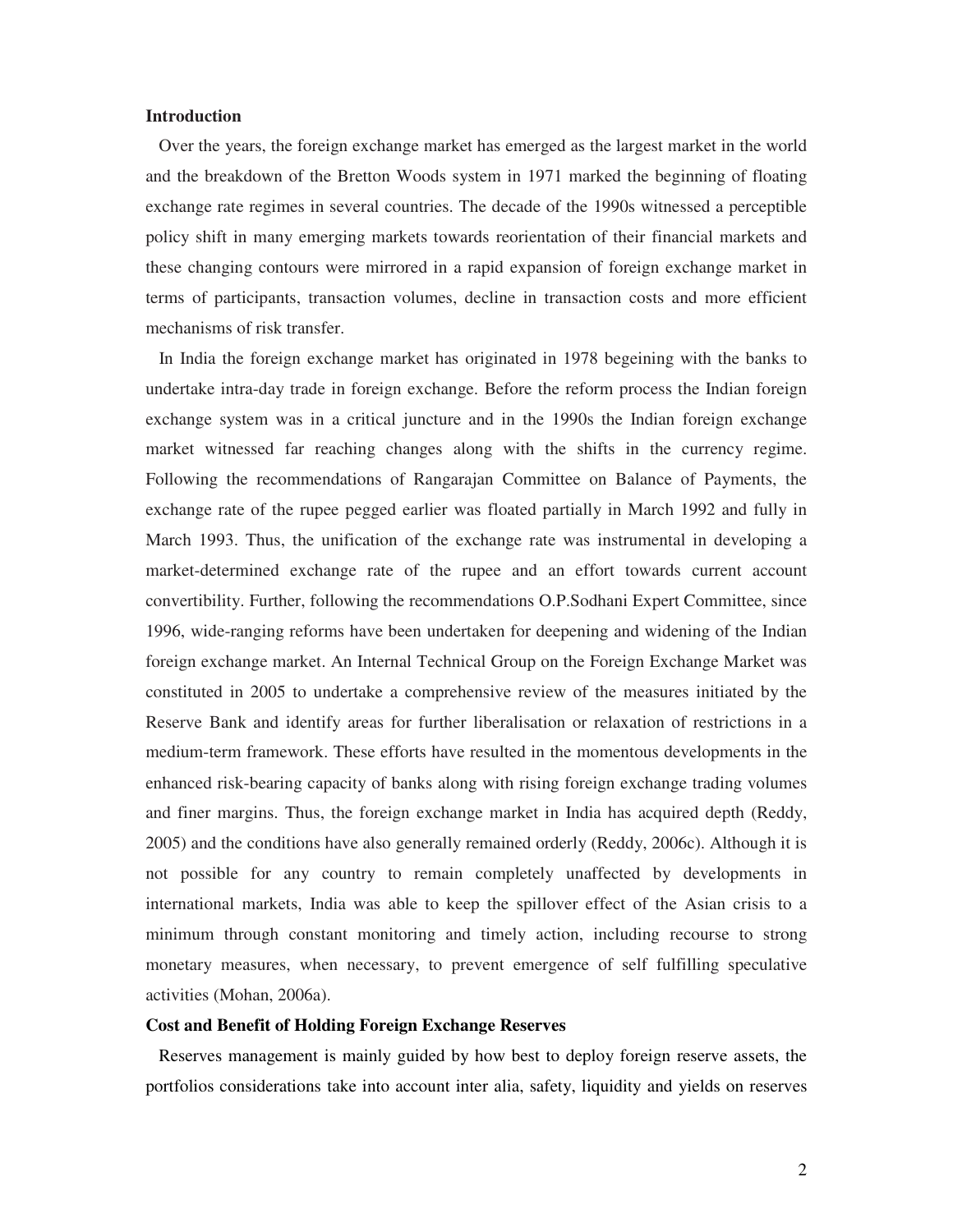as the principal objectives of reserve management. Over time, the need for maintaining foreign exchange reserves has increased with the acceleration in the pace of globalization and enlargement of cross border capital flows. The direct financial cost of holding reserves is the difference between interest paid on external debt and returns on external assets in reserves. Hence in any cost-benefit analysis of holding reserves, it is essential to keep in view the objectives of holding reserves, which , inter-alia, include: (i) maintaining confidence in monetary and exchange rate policies; (ii) enhancing the capacity to intervene in foreign exchange markets; (iii) limiting external vulnerability so as to absorb shocks during times of crisis; (iv) providing confidence to the markets that external obligations can always be met; and (v) reducing volatility in foreign exchange markets (Jalan, 2003a). Sharp exchange rate movements can be highly dis- equilibrating and costly for the economy during periods of uncertainty or adverse expectations, whether real or imaginary.

 Recent strengthening of the external position of many developing countries through building up of substantial foreign exchange reserves can be viewed from several perspectives (Reddy, 2003): Firstly, it is a reflection of the lack of confidence in the international financial architecture. International liquidity support through official channels is beset with problems relating to adequacy of volumes, timely availability, and reasonableness of costs and above all, limited extent of assurances. Secondly, it is also a reflection of efforts to contain risks from external shocks. Private capital flows which dominate capital movements tend to be pro-cyclical even when fundamentals are strong. It is, therefore, necessary for developing countries to build cushions when times are favorable. High reserves provide some selfinsurance which is effective in building confidence including among the rating agencies and possibly in dealing with threat of cities. Thirdly, the reserve accumulation could also be seen in the context of the availability of abundant international liquidity following the easing of monetary policy in industrial countries, which enabled excess liquidity to flow into the emerging markets. In the event of hardening of interest rates in industrialized countries, this liquidity may dry up quickly; in that situation, emerging markets should have sufficient cushion to withstand such reserves flow of capital. Finally, and most important, the reserve build up could be the result of countries aiming at containing volatility in foreign exchange markets. It should be recognized that the self-corrective markets. It should be recognized that the self – corrective mechanism in foreign exchange markets seen in developed countries is conspicuously absent among many emerging markets.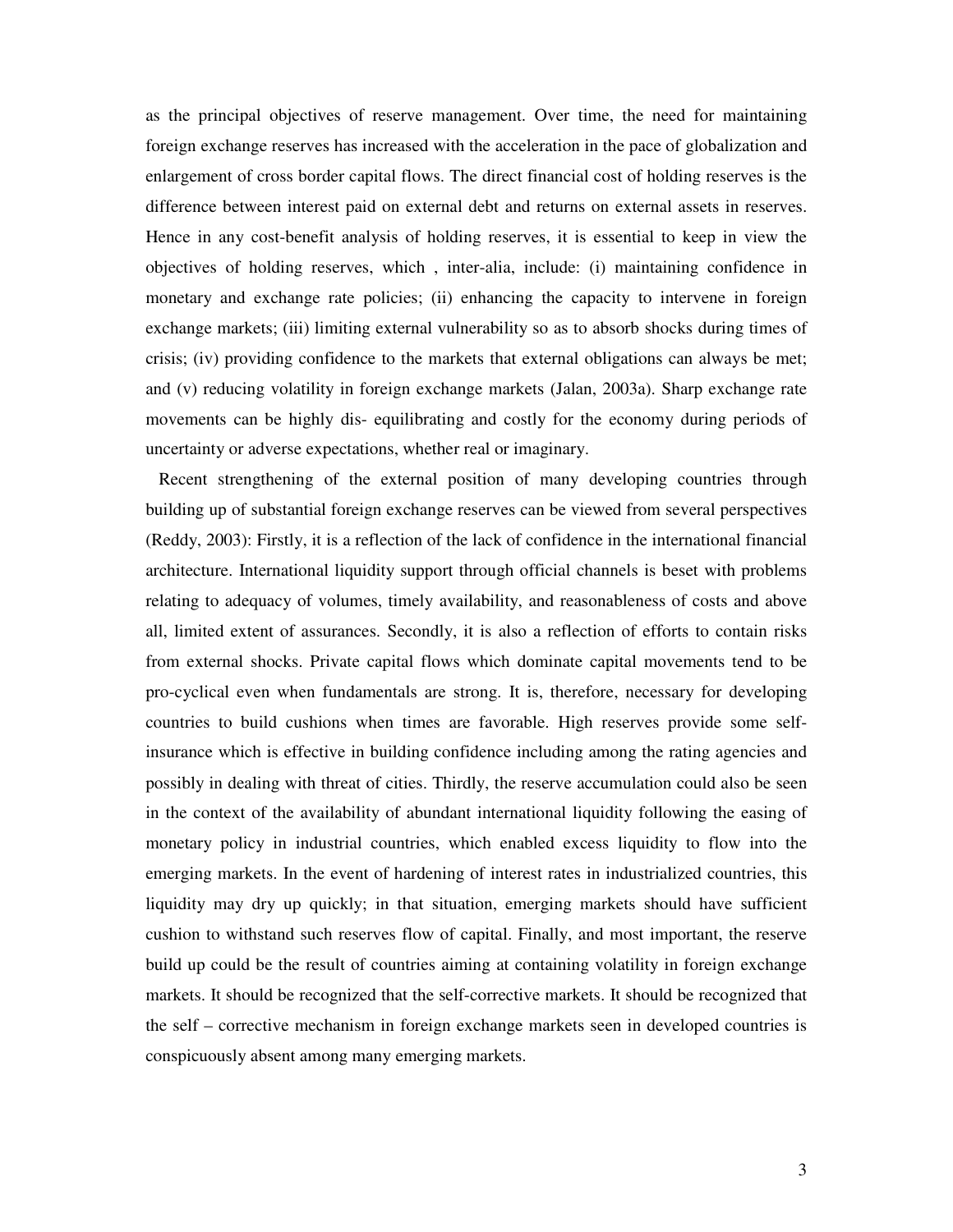The accumulation of reserves is also a reflection of imbalances in the current account of some countries and since the level of reserves held by any country is consequence of the exchange rate policy being pursued by the policy makers, for instance, capital flows have implications for the conduct of domestic monetary policy and exchange rate management. However, the manner in which such flow's impact domestic monetary policy depends largely on the kind of exchange rate regime that the authorities follow. It is clear that, in a fixed exchange rate regime excess capital inflows would, perforce, need to be taken to foreign exchange reserves so as to maintain in desired exchange rate parity. On the other, in a fully floating exchange rate regime, the exchange rate would adjust itself according to the demand and supply conditions in the foreign exchange market, and as such there would be no need to take such inflows into the reserves.

#### **Movements in Exchange Rate Regimes in Emerging Markets**

 Generally, to a large extent, the exchange rate regime followed in an economy is based on the regulatory framework governing the foreign exchange market and the operational freedom available to market participants. The experience of large capital flows in the1990s has inflenced on the choice of the exchange rate regime in EMEs and the trend was in favour of intermediate regimes with country-specific features and with no fixed targets for the level of the exchange rate. The EMEs, in general, have been accumulating foreign exchange reserves as an insurance against shocks and the combination of these strategies which guide monetary authorities through the impossible trinity of a fixed exchange rate, open capital account and an independent monetary policy (Mohan, 2003). The appropriate policies on foreign exchange markets has converged around the views like, (i) exchange rates should be flexible and not fixed or pegged; (ii) there is continuing need for many emerging market economies to be able to intervene or manage exchange rates- to some degree - if movements are believed to be destablising in the short run; and (iii) reserves should at least be sufficient to take careof fluctuations in capital flows and liquidity at risk (Jalan, 2003). Broadly, the overall distribution of exchange rate regimes across the globe among main categories remained more or less stable during 2001-06, though there was a tendency for some countries to shift across and within exchange regimes which is evident in table.1. Thus, it is clear that managed floats are found in all parts of the globe, while conventional fixed pegs are mostly observed in the Middle East, the North Africa and parts of Asia. On the other hand, hard pegs are found primarily in Europe, Sub-Saharan Africa (the CFA zones) and small island economies (for instance, in the Eastern Caribbean). The substantial movement between soft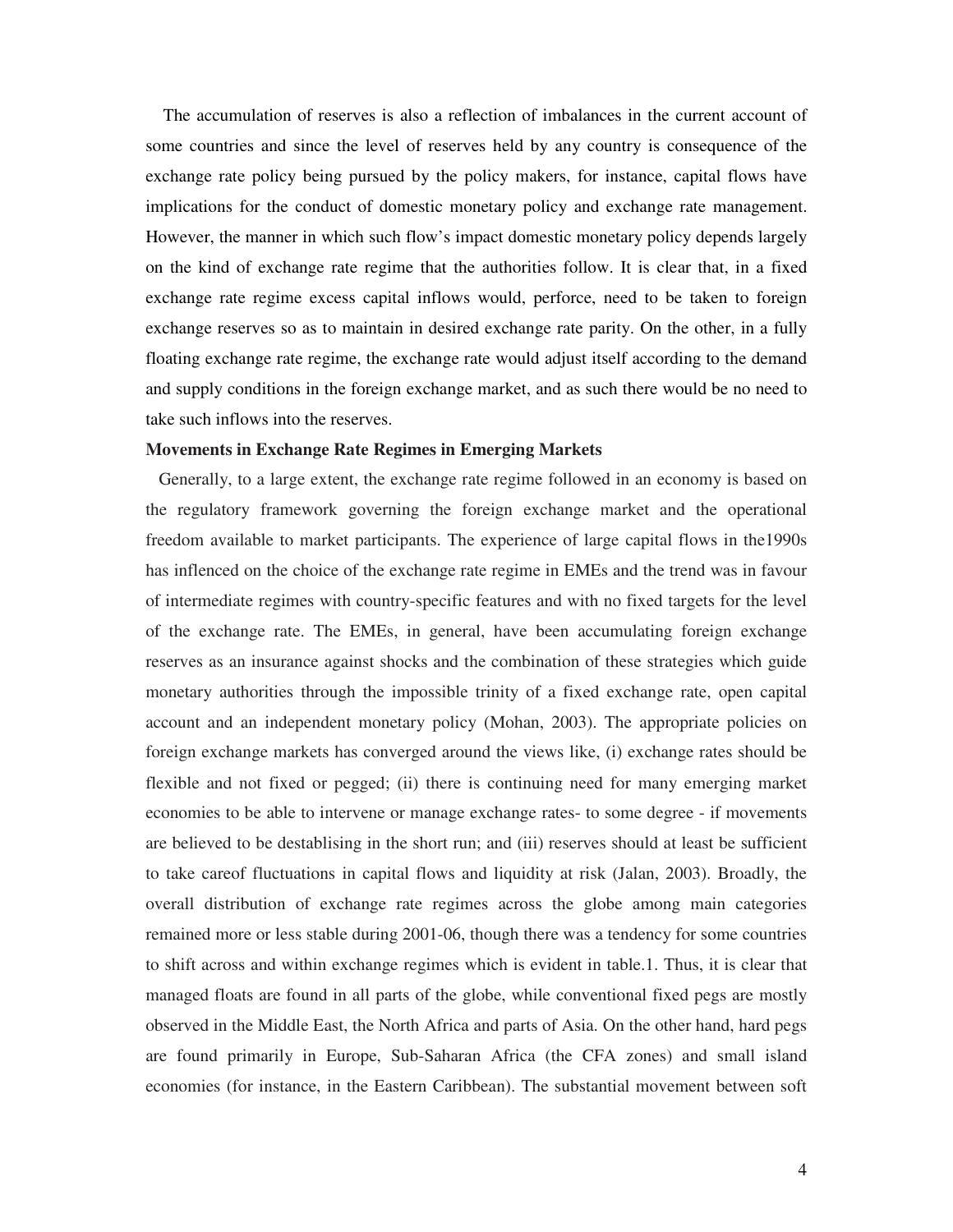pegs and floating regimes suggests that floating is not necessarily a durable state, particularly for lower and middle-income countries, whereas there appears to be a greater state of flux between managed floating and pegged arrangements in high-income economies.

| <b>Regimes</b>                      | 1996 | 2001 | 2002           | 2003           | 2004           | 2005           | 2006           |
|-------------------------------------|------|------|----------------|----------------|----------------|----------------|----------------|
| <b>I. Hard Pegs</b>                 | 30   | 47   | 48             | 48             | 48             | 48             | 48             |
| No separate legal tender            | 24   | 40   | 41             | 41             | 41             | 41             | 41             |
| Currencyboard arrangements          | 6    | 7    | $\overline{7}$ | 7              | $\overline{7}$ | 7              | $\tau$         |
| <b>II. Soft Pegs</b>                | 94   | 58   | 59             | 59             | 59             | 61             | 60             |
| a. Conventional Pegged arrangements | 50   | 42   | 46             | 46             | 48             | 49             | 49             |
| Pegs to Single Currency             | 36   | 32   | 36             | 38             | 40             | 44             | 44             |
| Pegs to Composite                   | 14   | 10   | 10             | 8              | 8              | 5              | 5              |
| b. Intermediate Pegs                | 44   | 16   | 13             | 13             | 11             | 12             | 11             |
| Pegged within horizontal bands      | 18   | 5    | 5              | $\overline{4}$ | 5              | 6              | 6              |
| <b>Crawling Pegs</b>                | 14   | 6    | 5              | 6              | 6              | 6              | 5              |
| <b>Crawling Bands</b>               | 12   | 5    | 3              | 3              | $\overline{0}$ | $\overline{0}$ | $\overline{0}$ |
| <b>III. Floating Regimes</b>        | 60   | 81   | 80             | 80             | 80             | 78             | 79             |
| <b>Managed Floating</b>             | 37   | 43   | 45             | 46             | 49             | 52             | 53             |
| <b>Indepentaly Floating</b>         | 23   | 38   | 35             | 34             | 31             | 26             | 26             |

**Table.1.Evolution of Exchange Rate Regimes, 1996-2006 (figures-No of countries)** 

## **Source: Annual Report on Exchange Arrangements and Exchange Restrictions, 2006, IMF and other sources**

 During the last 15 years, there was a general tendency among the emerging market economies to adopt a more flexible exchange rate regime, which is depicted in the following table.2. In emerging Asia, there is a broad consensus that the soft US dollar peg operated by a number of Asian countries contributed to the regional financial crisis in 1997-98. Since the Asian financial crisis, several Asian economies have adopted more flexible exchange rate regimes except for Hong Kong, which continued with its currency board arrangement, and China, which despite some adjustments, virtually maintained its exchange rate peg to the US\$ **Table.2. Transition to More Flexible Exchange Rate Regimes in EMEs: 1990-2006** 

| <b>Transition Type</b> | <b>Country</b>                                                                  |
|------------------------|---------------------------------------------------------------------------------|
|                        | Move towards a more flexible exchange Algeria, Korea, Argentia, Mexico, Brazil, |
| rate regime            | Peru, Chile, Poland, Colombia, Romania,                                         |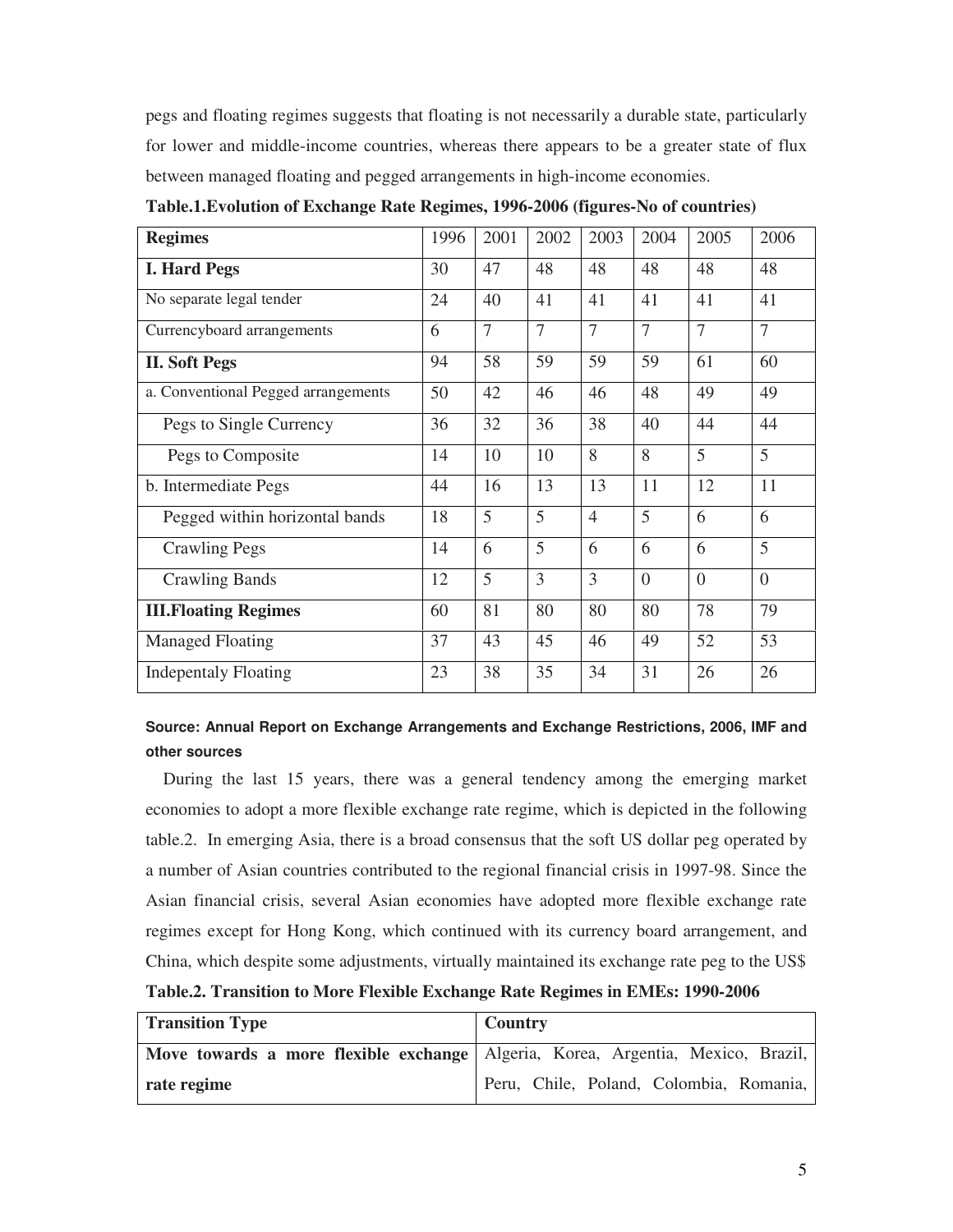|                                                                                   | Czech Republic, Russia, Egypt, India, |  |  |
|-----------------------------------------------------------------------------------|---------------------------------------|--|--|
|                                                                                   | Indonesia, Slovakia, Thailand, Turkey |  |  |
| Move towards a less flexible exchange rate   China, Malasiya, Uruguay, Hong Kong, |                                       |  |  |
| regime                                                                            | Ecuador, Venezuela, Bulgeria,         |  |  |

**Source: Annual Report on Exchange Arrangements and Exchange Restrictions, 2006, IMF and other sources** 

#### **Appropriate Level of Forex Reserves: Accumulation and Determinants**

 The desire to accumulate FER arises for several reasons among the countries. Though the earlier literature focused on the need for reserves to maintain fixed exchange rates and to intervene in the market (Flood and Marion 2002), more recently, empirical literature shows that high FER are held for precautionary purposes (Ben-Bassat and Gottlieb 1992; Aizenman and Lee 2005).) Using a regression tree technique, Frankel and Wei (2004) have shown that countries that hold low FER are prone to more frequent and more severe crisis; whereas Felstein (1999) had made an observation that the large FER could be an important source of flexibility, protection and confidence in a crisis-serving as a first defense, a self-insuranceand reflecting a lack of confidence in the current international financial architecture. But Feldstein (2002) argues that an absolute level of FER is important for deterring speculative attacks and suggests that one of the primary ways in which a country can reduce the risk of a currency crisis is by maintaining a substantial level of reserves.

 The role of the rate of interest has also been stressed another reason for reserve accumulation in the literature. For instance, Calvo et al (1993) argue that the high interest rates in Latin America as compared with the US played a key role in the movement of capital internationally. On the other, Calvo and Reinhart (2002) argue that countries are building reserves as they fear floating, and that they use interest rates to manipulate the exchange rates. However, Ferrucci et al (2004) suggests that pull and push factors are responsible for the flow of reserves to the emerging economies, measured in higher growth rates and higher interest rates. In 2005 two interesting explanations of rising FER have been provided; First, Bernanke (2005) has argued that some of the developing countries are suffering from a savings glut and are able to find an easy outlet to the US, where national savings rates are currently low while investment continues to be high. Second, Mc Kinnon (2005), providing a long-term theoretical perspective, observes that some countries, with current account surpluses or capital inflows or both, attempt to prevent their currencies from appreciating. These countries peg their currency to the US dollar, which is the dominant international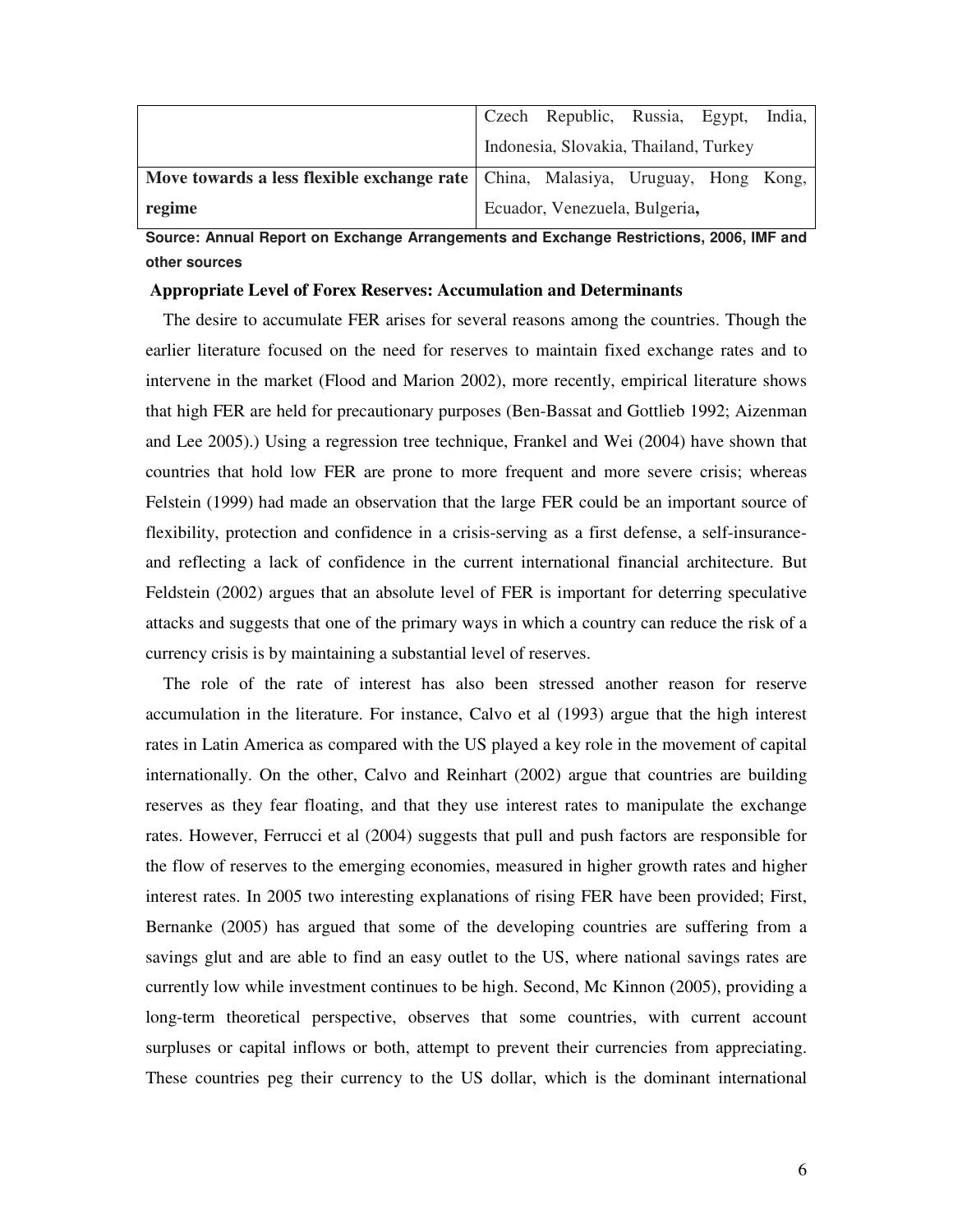money, as a monetary anchor against unwanted domestic deflation. If any one of them was to yield to this external pressure, their currency would appreciate sharply causing it to lose mercantile competitiveness followed by a slowdown of economic growth and, if repeated, followed by outright deflation.The upshot is that official foreign exchange reserves just accumulate indefinitely as a residual that is subordinate to the exchange rate objective.

 High demand for reserves in developing countries can be explained by sovereign risk, political instability, inelastic fiscal outlay and high cost of tax collection and do not reflect any productive investment (Aizenman and Marion, 2003). It has also been argued that accumulating large volume of reserves creates moral hazards problems and reflects insurance against weak domestic fundamentals and political uncertainty (Kapur and Patel, 2003).

 While in practice, all central banks intervene in the foreign exchange markets; a more intensive approach to intervention may be warranted in the EMEs in the context of large capital inflows. In emerging markets, capital flows are often relatively more volatile and sentiment driven, not necessarily being related to the fundamentals. Such volatility imposes substantial risk on market agents, which they may not be able to cope. Even in countries where the exchange rate is essentially market determined, the authorities often intervene in order to contain volatility and reduce risks to market participants and for the economy as a whole. In such cases, policy makers are confronted with some difficult choices; first, a choice has to be made whether or not to intervene in the foreign exchange market; and second, if the choice is made to intervene, the extent of intervention (RBI, 2003b). Despite the fact that the level of reserves is the consequences of the exchange rate policy and the consequent choices with regard to intervention in the foreign exchange market, reserves can still be evaluated according to the various adequacy indicators.

 Traditionally, the adequacy of reserves was determined by a simple rule of thumb, viz., the stock of reserves should be equivalent to a few months of imports. Such a rule-based reserves adequacy measure stems from the fact that official reserves serve as a precautionary balance to absorb shocks in external payments. Triffin (1960) had suggested 35 per cent of import cover. Indeed the policy for reserve management in India is built upon a host of identifiable factors and other contingencies, including, inter alia, the size of the current account deficit and short-term liabilities (including current repayment obligations on long-term loans), the possible variability in portfolio investment, and other types of capital flows, the unanticipated pressures on the balance of payments arising out of external shocks and movements in repatriable foreign currency deposits of non-residents Indians. The comprehensive view on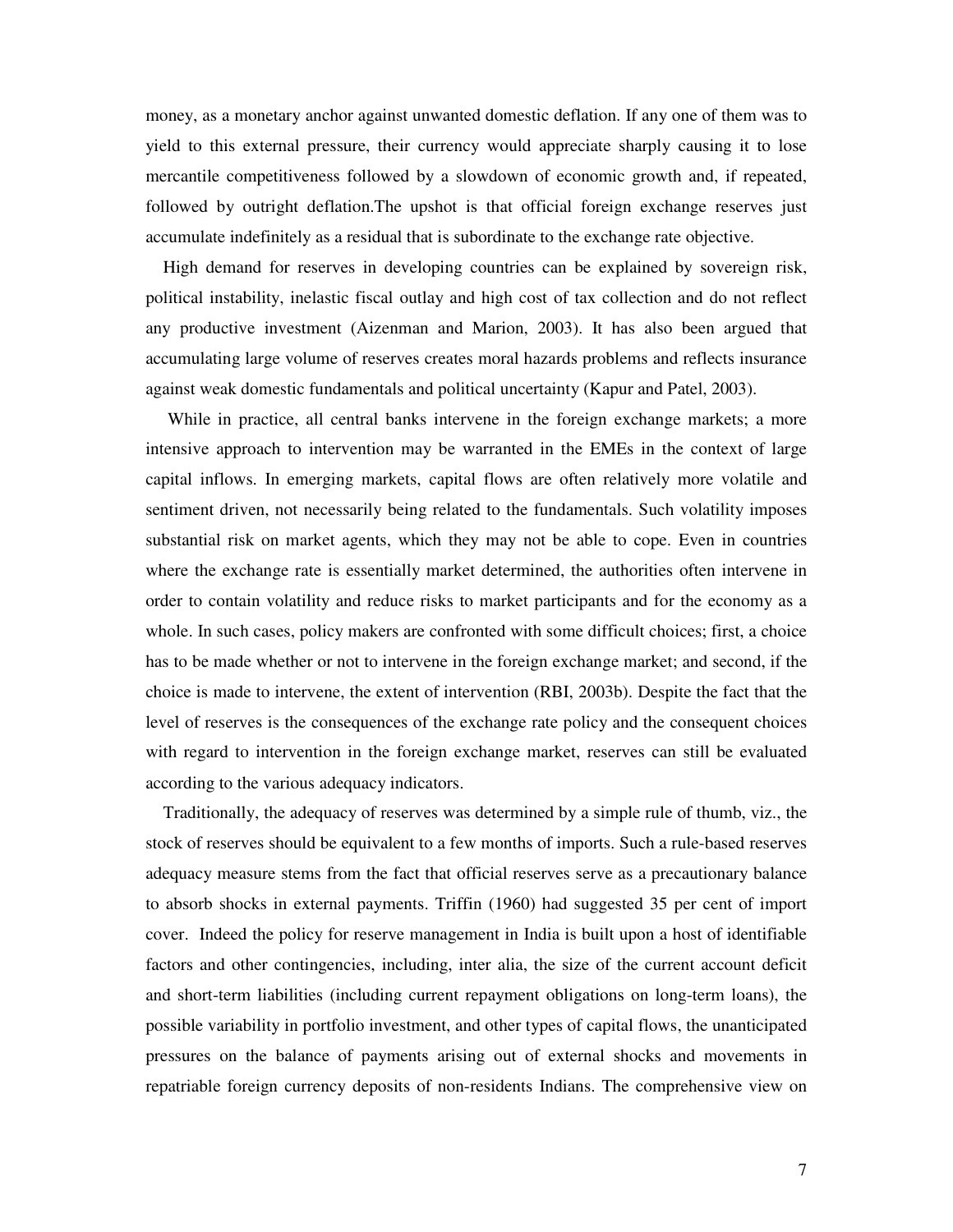the approach to reserve management as stated by the former RBI Governor, Jalan (2002), is of special significance here: "A sufficiently high level of reserves is necessary to ensure that even if there is prolonged uncertainty, reserves can cover the 'liquidity at risk' on all accounts over a fairly long period. Taking these considerations into account, India's foreign exchange reserves are now very comfortable. The prevalent national security environment further underscores the need for strong reserves. We must continue to ensure that, leaving aside short-term variations in reserves level, the quantum of reserves in the long-run is in line with the growth of the economy, the size of risk-adjusted capital flows and national security requirement. This will provide us with greater security against unfavorable or unanticipated developments, which can occur quite suddenly".

#### **Evolution of Indian Foreign Exchange Market**

 The evolution of India's foreign exchange market may be viewed in line with the shifts in India's exchange rate policies over the last few decades. With the breakdown of the Bretton Woods System in 1971 and the floatation of major currencies, the conduct of exchange rate policy posed a serious challenge to all central banks world wide as currency fluctuations opened up tremendous opportunities for market players to trade in currencies in a borderless market. In order to overcome the weaknesses associated with a single currency peg and to ensure stability of the exchange rate, the rupee, with effect from September 1975, was pegged to a basket of currencies. The impetus to trading in the foreign exchange market in India since 1978 when banks in India were allowed to undertake intra-day trading in foreign exchange. The exchange rate of the rupee was officially determined by the Reserve Bank in terms of a weighted basket of currencies of India's major trading partners and the exchange rate regime was characterised by daily announcement by the Reserve Bank of its buying and selling rates to the Authorised Dealers (ADs) for undertaking merchant transactions. The spread between the buying and the selling rates was 0.5 percent and the market began to trade actively within this range and the foreign exchange market in India till the early 1990s, remained highly regulated with restrictions on external transactions, barriers to entry, low liquidity and high transaction costs. The exchange rate during this period was managed mainly for facilitating India's imports and the strict control on foreign exchange transactions through the Foreign Exchange Regulations Act (FERA) had resulted in one of the largest and most efficient parallel markets for foreign exchange in the world, *i.e.*, the hawala (unofficial) market.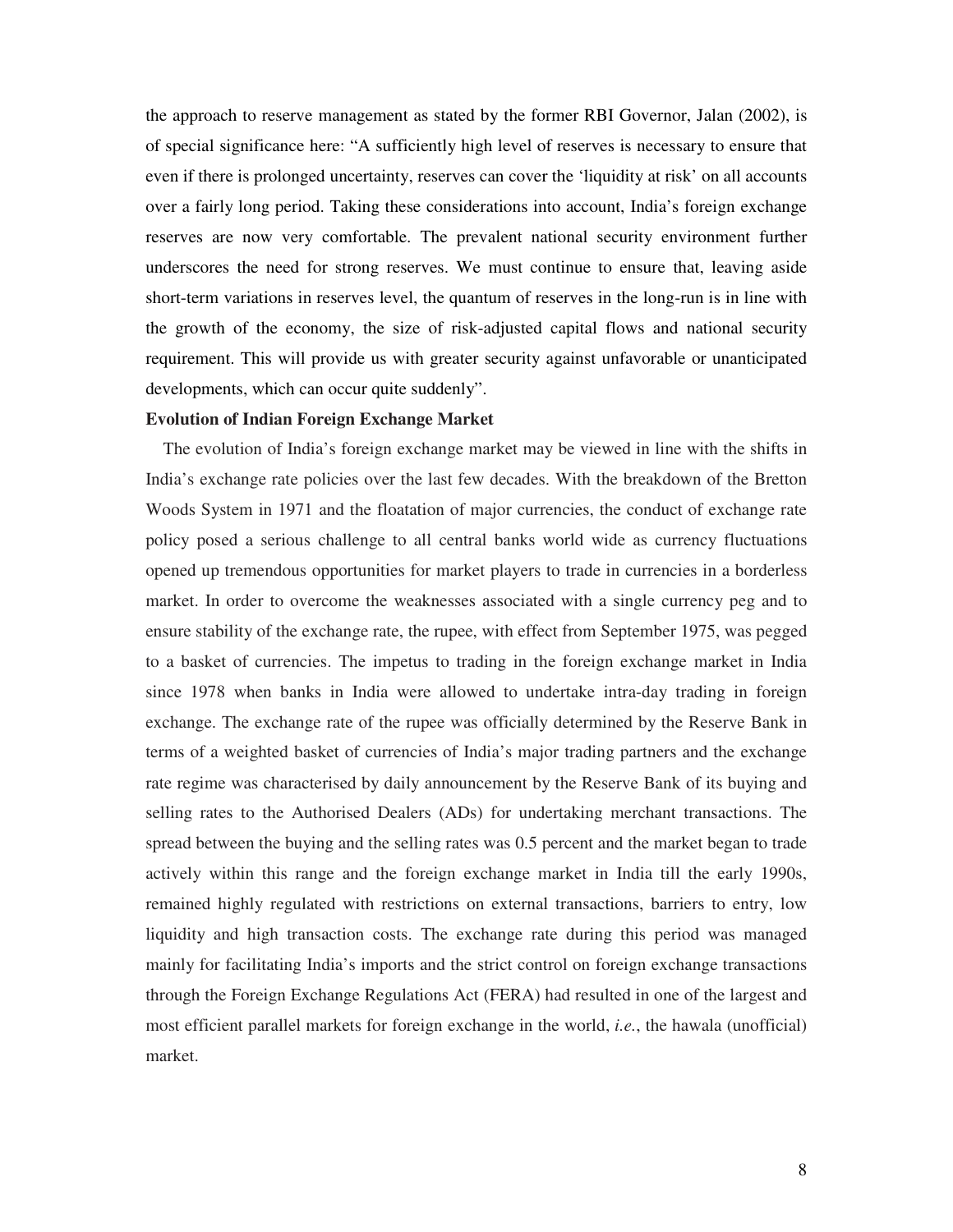The Post-Reform Period (1992 onwards) phase was marked by wide ranging reform measures aimed at widening and deepening the foreign exchange market and liberalisation of exchange control regimes. It was recognised that trade policies, exchange rate policies and industrial policies should form part of an integrated policy framework to improve the overall productivity, competitiveness and efficiency of the economic system, in general, and the external sector, in particular. As a stabilsation measure, a two step downward exchange rate adjustment in July 1991 effectively brought to close the regime of a pegged exchange rate. Following the recommendations of Rangarajan's High Level Committee on Balance of Payments, to move towards the market-determined exchange rate, the Liberalised Exchange Rate Management System (LERMS) was introduced in March 1992, was essentially a transitional mechanism and a downward adjustment in the official exchange rate and ultimate convergence of the dual rates was made effective and a market-determined exchange rate regime was replaced by a unified exchange rate system in March 1993, whereby all foreign exchange receipts could be converted at market determined exchange rates. On unification of the exchange rates, the nominal exchange rate of the rupee against both the US dollaras also against a basket of currencies got adjusted lower. Thus, the unification of the exchange rate of the Indian rupee was an important step towards current account convertibility, which was finally achieved in August 1994, when India accepted obligations under Article VIII of the Articles of Agreement of the IMF.

 With the rupee becoming fully convertible on all current account transactions, the riskbearing capacity of banks increased and foreign exchange trading volumes started rising. This was supplemented by wide-ranging reforms undertaken by the Reserve Bank in conjunction with the Government to remove market distortions and deepen the foreign exchange market.. Several initiatives aimed at dismantling controls and providing an enabling environment to all entities engaged in foreign exchange transactions have been undertaken since the mid-1990s. The focus has been on developing the institutional framework and increasing the instruments for effective functioning, enhancing transparency and liberalising the conduct of foreign exchange business so as to move away from micro management of foreign exchange transactions to macro management of foreign exchange flows. Along with these specific measures aimed at developing the foreign exchange market, measures towards liberalising the capital account were also implemented during the last decade. Thus, various reform measures since the early1990s have had a profound effect on the market structure, depth, liquidity and efficiency of the Indian foreign exchange market.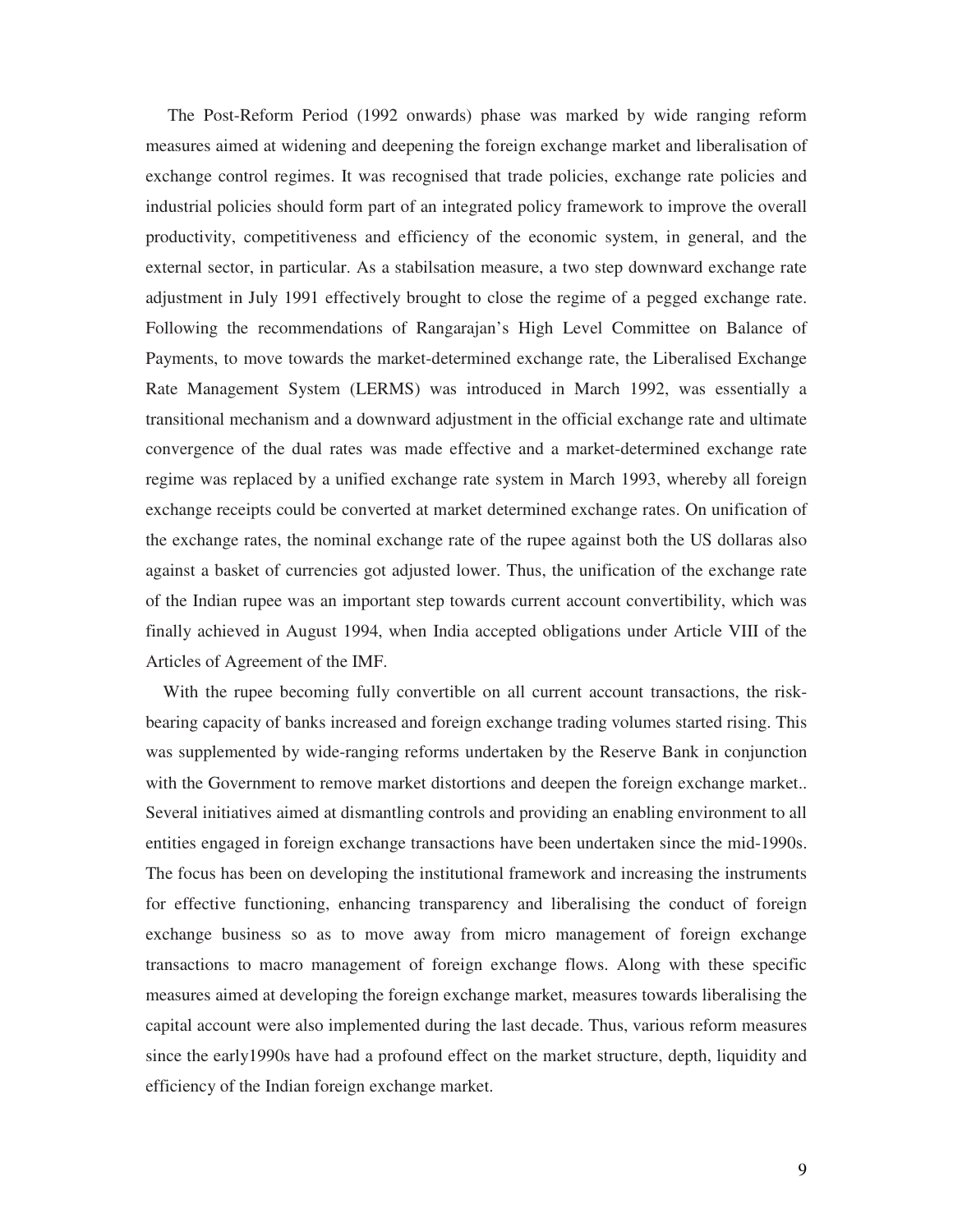# **Growth in India's Foreign Exchange Market Activity, Segments and Sources of Supply and Demand**

#### **a. Foreign Exchange Market Activity**

 The continuous improvement in market infrastructure has had its impact in terms of enhanced depth, liquidity and efficiency of the foreign exchange market. The turn over in the Indian foreign exchange market has grown significantly in both the spot and derivatives segments in the recent past. The daily average turnover impressed a substantial pick up from about US \$ 5 billion during 1997-98 to US \$ 18 billion during 2005-06. The turnover has risen considerably to US \$ 23 billion during 2006-07 with the daily turnover crossing US \$ 35 billionon certain days during October and November 2006. The inter-bank to merchant turnover ratio has halved from 5.2 during 1997-98 to 2.6 during 2005-06, reflecting the growing participation in the merchant segment of the foreign exchange market. This is very evident in the following Table.6.

| Item                                   | 1997-98        | 2005-06 | 2006-07 |
|----------------------------------------|----------------|---------|---------|
| Total Annual turnover                  | 1,306          | 4,413   | 5,734   |
| <b>Average Daily Turnover</b>          | 5              | 18      | 23      |
| <b>Average Daily Merchant Turnover</b> |                | 5       | 7       |
| Average Daily Inter-bank Turnover      | $\overline{4}$ | 13      | 18      |
| Inter-bank to Merchant ratio           | 5.2            | 2.6     | 2.6     |
| Spot/Total Turnover $(\%)$             | 51.6           | 50.5    | 52.4    |
| Forward/Total Turnover $(\%)$          | 12.0           | 19.0    | 18.0    |
| Swap/Total Turnover $(\%)$             | 36.4           | 30.5    | 29.6    |

**Table.6. Indian Foreign Exchange Market Activity Indicators (US\$bilion)** 

### **Source: RBI**

 Turnover in the foreign exchange market was 6.6 times of the size of India's balance of payments during 2005-06 as compared with 5.4 times in 2000-01 which is evident in Table.7. **Table.7. Relative Size of the Foreign Exchange Market in India** 

| Year    | Forex.Market    | BOPs Size (US\$ | Foreign                 | Col.2<br>over | Col.2<br>over |
|---------|-----------------|-----------------|-------------------------|---------------|---------------|
|         | Annual Turnover | billion)        | Currency Assets         | Col.3         | Col.4         |
|         | (US\$bln)       |                 | (US<br><b>RBI</b><br>of |               |               |
|         |                 |                 | \$billion)              |               |               |
| 2000-01 | 1,387           | 258             | 40                      | 5.4           | 35            |
| 2001-02 | 1,421           | 237             | 51                      | 6.0           | 28            |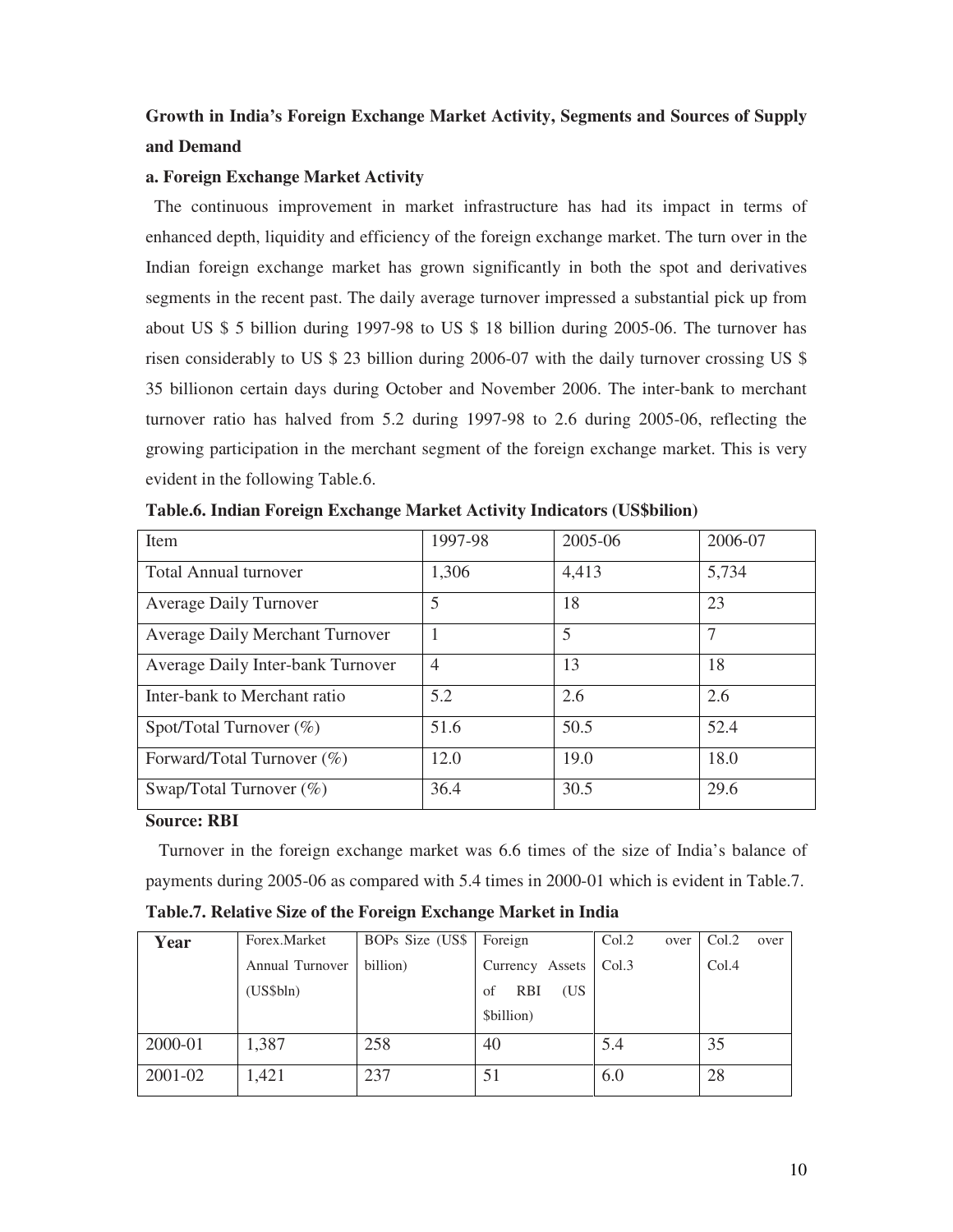| 2002-03 | 1,560 | 267 | 72  | 5.8 | 22 |
|---------|-------|-----|-----|-----|----|
| 2003-04 | 2,118 | 362 | 107 | 5.9 | 20 |
| 2004-05 | 2,892 | 481 | 136 | 6.0 | 21 |
| 2005-06 | 4,413 | 664 | 145 | 6.6 | 30 |

**Source: RBI** 

 **Table.7a. Composition of India's Foreign Exchange Reserves** 

|           |                | In Rupees croe | In US\$ million |              |                |      |                |              |
|-----------|----------------|----------------|-----------------|--------------|----------------|------|----------------|--------------|
| Financial | <b>SDRs</b>    | Gold           | Foreign         | <b>Total</b> | <b>SDRs</b>    | Gold | Foreign        | <b>Total</b> |
| year      |                |                | <b>Currency</b> |              |                |      | <b>Currenc</b> |              |
|           |                |                | assets          |              |                |      | y assets       |              |
| 1990-91   | 200            | 6828           | 4388            | 11416        | 102            | 3496 | 2236           | 5834         |
| 1991-92   | 233            | 9039           | 14578           | 23850        | 90             | 3499 | 5631           | 9220         |
| 1992-93   | 55             | 10549          | 20140           | 30744        | 18             | 3380 | 6434           | 9832         |
| 1993-94   | 339            | 12794          | 47287           | 60420        | 108            | 4078 | 15068          | 19254        |
| 1994-95   | 23             | 13752          | 66005           | 79780        | $\overline{7}$ | 4370 | 20809          | 25186        |
| 1995-96   | 280            | 15658          | 58446           | 74384        | 82             | 4561 | 17044          | 21687        |
| 1996-97   | $\overline{7}$ | 14557          | 80368           | 94932        | $\overline{2}$ | 4054 | 22367          | 26423        |
| 1997-98   | $\overline{4}$ | 13394          | 102507          | 115905       | 1              | 3391 | 25975          | 29367        |
| 1998-99   | 34             | 12559          | 125412          | 138005       | 8              | 2960 | 29522          | 32490        |
| 1999-00   | 16             | 12973          | 152924          | 165913       | $\overline{4}$ | 2974 | 35058          | 38036        |
| 2000-01   | 11             | 12711          | 184482          | 197204       | $\overline{2}$ | 2725 | 39544          | 42281        |
| 2001-02   | 50             | 14868          | 249118          | 264036       | 10             | 3047 | 51049          | 54106        |
| 2002-03   | 19             | 16785          | 341476          | 361470       | $\overline{4}$ | 3534 | 71890          | 76100        |
| 2003-04   | 10             | 18216          | 466215          | 490129       | $\overline{2}$ | 4198 | 107448         | 112959       |
| 2004-05   | 20             | 19686          | 593121          | 619116       | 5              | 4500 | 135571         | 141514       |
| 2005-06   | 12             | 25674          | 647327          | 676387       | 3              | 5755 | 145108         | 151622       |

**Source: Hand book of Statistics on the Indian economy, 2005-06, pp 271** 

 It is clear from the above table.7a. that the larger share of India's foreign exchange sources consists of various foreign currency assets, followed by gold assets**.** 

#### **b. Market Segments**

 Foreign exchange market activity in most EMEs takes place on shore with many countries and the Spot market emerged as the predominant form of foreign exchange market segment in developing and emerging market countries. Though most of the emerging market countries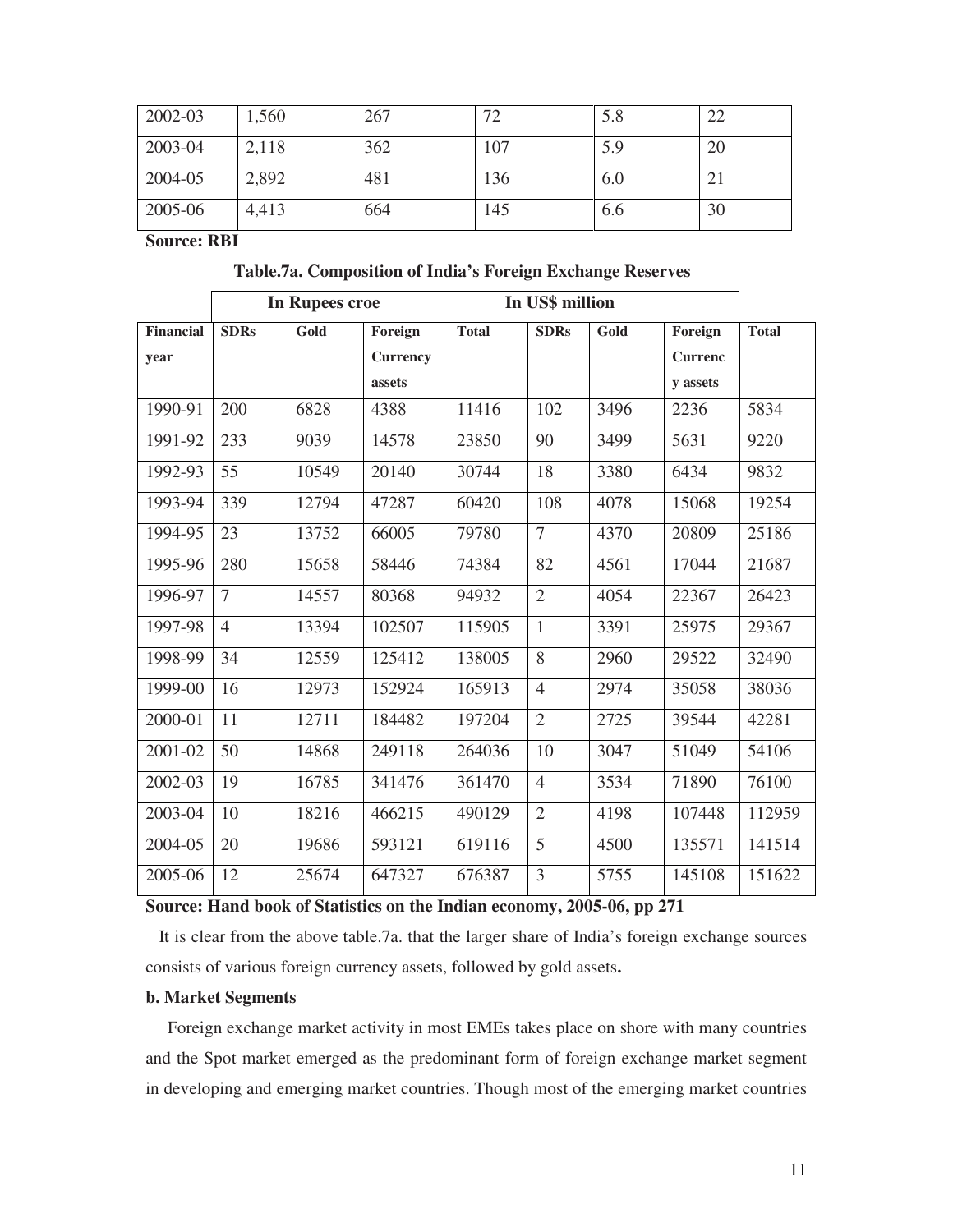allow operations in the forward segment of the market, it is still under developed andlacking in most of these economies, and the lack of forward market development reflects many factors, including limited exchange rate flexibility, the *de facto* exchange rate insurance provided by the central bank through interventions, absence of a yield curve on which to base the forward prices and shallow money markets, in which market-making banks can hedge the maturity risks implicit in forward positions (Canales-Kriljenko, 2004).

 The Indian foreign exchange market is a decentralised multiple dealership market comprising two segments – the spot and the derivatives market. In the spot market, currencies are traded at the prevailing rates and the settlement or value date is two business days ahead. The derivatives market encompasses forwards, swaps and options. A swap transaction in the foreign exchange market is a combination of a spot and a forward in the opposite direction. As in the case of other EMEs, the spot market is the dominant segment of the Indian foreign exchange market. The derivative segment of the foreign exchange market is assuming significance and the activity in this segment is gradually rising. Players in the Indian market include (a) ADs, mostly banks who are authorised to deal in foreign exchange, (b) foreign exchange brokers who act as intermediaries, and (c) customers – individuals, corporates, who need foreign exchange for their transactions. Though customers are major players in the foreign exchange market, for all practical purposes they depend upon ADs and brokers. In the spot foreign exchange market, foreign exchange transactions were earlier dominated by brokers. Nevertheless, the situation has changed with the evolving market conditions, as now the transactions are dominated by ADs. Brokers continue to dominate the derivatives market. In India the Reserve Bank intervenes in the market essentially to ensure orderly market conditions and it undertakes sales/purchases of foreign currency in periods of excess demand/supply in the market

#### **c. Sources of Supply and Demand**

 The major sources of supply of foreign exchange in the Indian foreign exchange market are receipts on account of exports and invisibles in the current account and inflows in the capital account such as foreign direct investment (FDI), portfolio investment, external commercial borrowings (ECB) and non-resident deposits. On the other hand, the demand for foreign exchange emanates from imports and invisible payments in the current account, amortisation of ECB (including short-term trade credits) and external aid, redemption of NRI deposits and out flows on account of direct and portfolio investment. In India, the Government has no foreign currency account, and thus the external aid received by the Government comes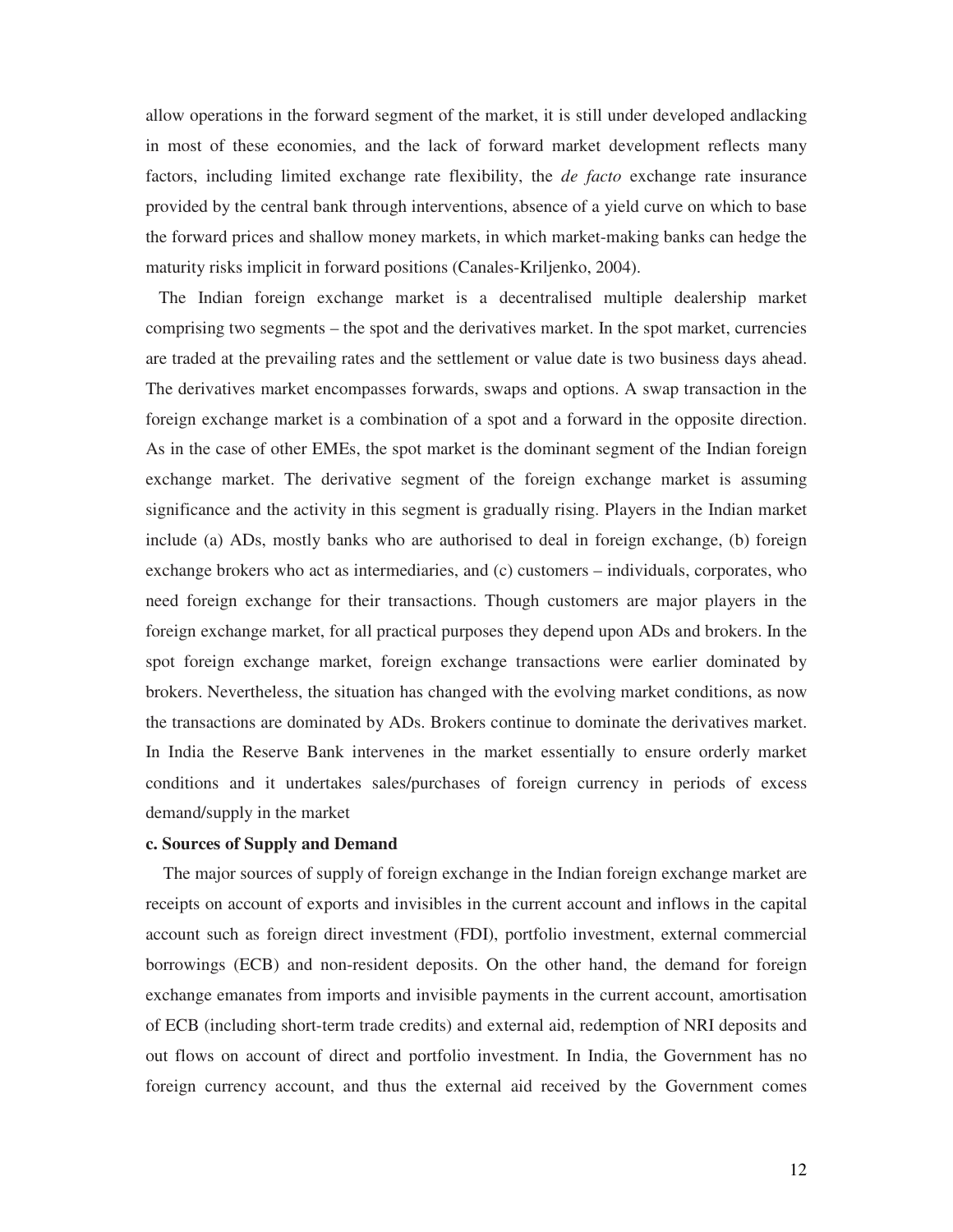directly to the reserves and the Reserve Bank releases the required rupee funds. Hence, this particular source of supply of foreign exchange is not routed through the market and as such does not impact the exchange rate. During last five years, sources of supply and demand have changed significantly, with large transactions emanating from the capital account, unlike in the 1980s and the 1990s when current account transactions dominated the foreign exchange market. The behaviour as well as the incentive structure of the participants who use the market for current account transactions differs significantly from those who use the foreign exchange market for capital account transactions. Besides, the change in these traditional determinants has also reflected itself in enhanced volatility in currency markets. It now appears that expectations and even momentary reactions to the news are often more important in determining fluctuations in capital flows and hence it serves to amplify exchange rate volatility (Mohan, 2006a). On many occasions, the pressure on exchange rate through increase in demand emanates from "expectations based on certain news". Sometimes, such expectations are destabilising and often give rise to self-fulfilling speculative activities. The role of the Reserve Bank comes into focus when it has to prevent the emergence of destabilising expectations and recourse is undertaken in such ocassions to direct purchase and sale of foreign currencies, sterilisation through openmarket operations, management of liquidity underliquidity adjustment facility (LAF), changes in reserve requirements and signaling through interest rate changes. In the last few years the demand/supply situation is affected by hedging activities through various instruments that have been made available to market participants to hedge their risks.

#### **Foreign Exchange Market Behaviour in the Post-Unification period**

 Exchange rate policy in the post-unification period was aimed at providing a stable environment by giving a boost to exports and foreign investment in line with the structural and stabilisation programme. Though the Indian foreign exchange market has experienced occasional periods of volatility in the post-1993 period, it was managed with an effective and timely approach. Under this approach, the exchange rate policy is guided by the need to reduce excess volatility, prevent the emergence of destabilising speculative activities, help maintain adequate level of reserves and develop an orderly foreign exchange market. With a view to reducing the excess volatility in the foreign exchange market arising from lumpy demand and supply as well as leads and lags in merchant transactions, the Reserve Bank undertakes sale and purchase operations in the foreign exchange market. Such interventions, however, are not governed by any pre-determined target or band around the exchange rate.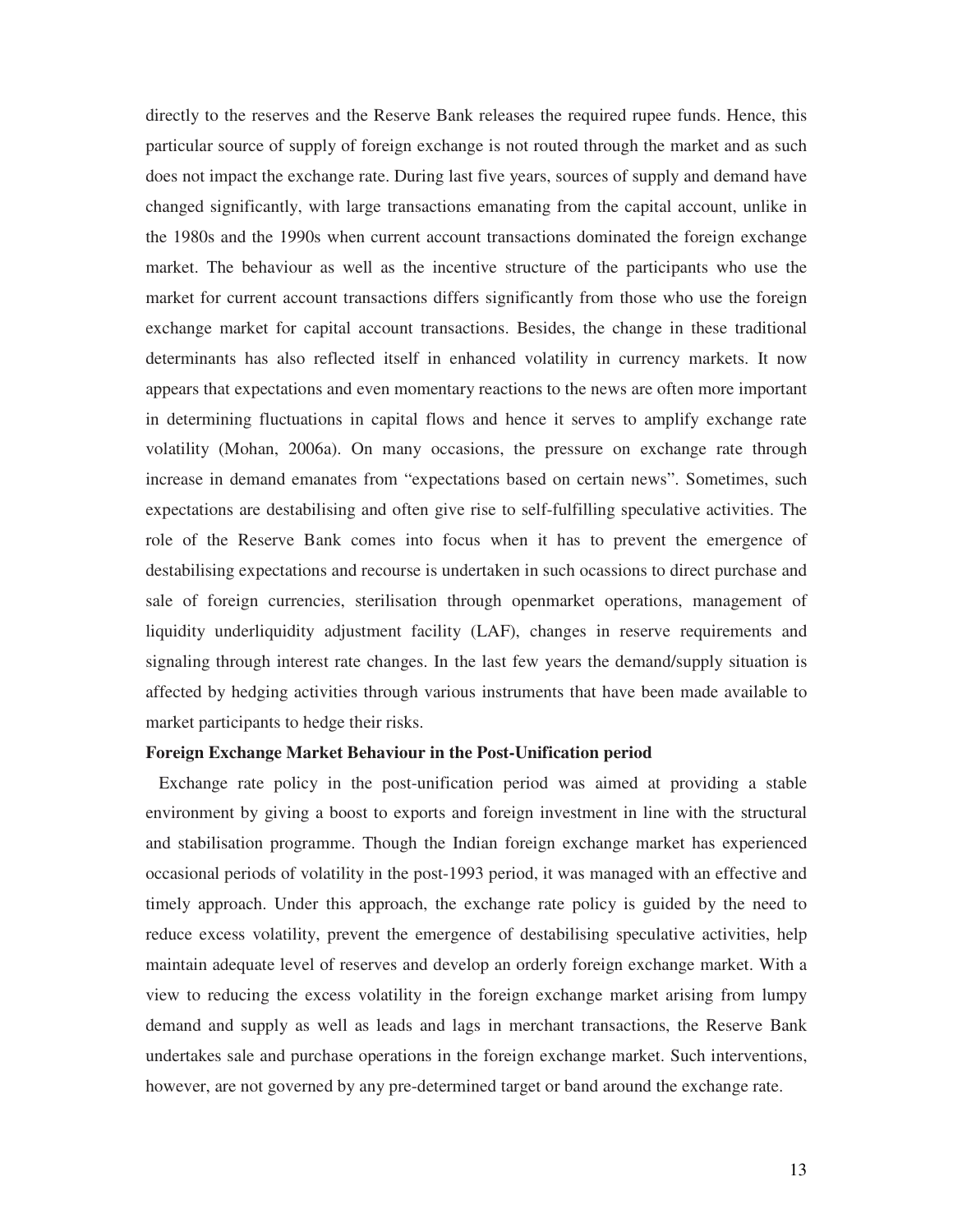#### **Phase of Stability during March 1993 to July 1995**

 The Real Effective Exchange Rate (REER) of the rupee in the months following the unification represented almost an equilibrium situation. The large capital inflows during 1993-94 and 1994-95 tended to exert appreciating pressure on the rupee. In order to obviate any nominal appreciation of the rupee, which could have eroded export competitiveness, the Reserve Bank purchased a portion of such inflows and augmented the reserves. During this period, the sterilization operations were on a lower scale, resulting in some what larger growth in monetary aggregates.Thus, the focus of exchange rate policy during this period was on preserving the external competitiveness at a time when the economy was undergoing a structural transformation. The Building up of the reserves was also one of the considerations.

#### **First Phase of Volatility from August 1995 to March 1996**

 After a long spell of stability during 1993-95, on account of a sudden and sharp reversal of sentiment and expectations of market participants at the end of 1995, the rupee came under some pressure. Slowing down of capital inflows in the wake of the Mexican crisis, a moderate widening of the current account deficit on resurgence of activity in the real sector and the rise of US dollar against other major currencies after a bearish phase were the main factors contributing to this trend. During this period, there was a sharp movement in exchange rate often resulting in over shooting. During most periods the opening rate in the foreign exchange marketmoved beyond the Reserve Bank buying and selling range and a distinct downward trend was seen. Some of the structural weaknesses of the Indian inter-bank market like thinness and lack of heterogeneity of views among market participants became apparent. Further, with the objective of having an active market intervention strategy, it was decided to keep a watch over day-to-day merchant demands of some large banks which handled more than 50 per cent of the import payments. As the main buying requirements of these banks were in respect of mainly public sector undertakings, a system was put in place to obtain information about their daily requirements. Market intelligence and information gathering were strengthened and the Reserve Bank started obtaining direct price quotes from leading foreign exchange broking firms. Two basic approaches on intervention were adopted. On days when there was information about large all round demand, an aggressive stance was taken with intensive selling in larger lots till the rate was brought down decisively. On other occasions, continual sale of small/moderate amounts was undertaken to prevent unduly large intra-day variations.While the first approach was aimed at absorbing excess market demand, the second at curbing one 'ratcheteffect'. The size of individual intervention deals was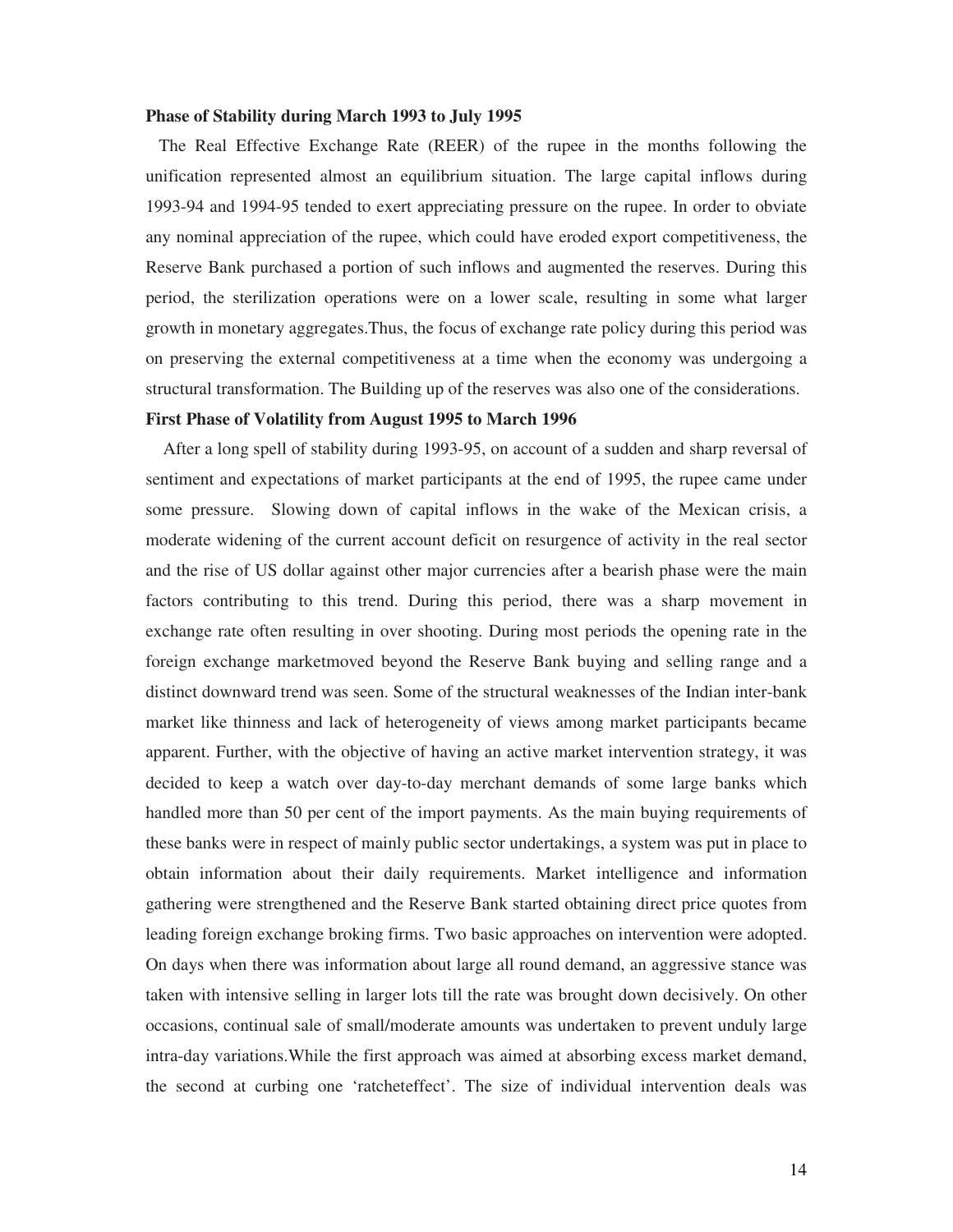usually in the range of US \$ 1-2 million, although some large size deals not exceeding US \$ 5 million were also resorted to occasionally.

 Consequent upon tightness in liquidity conditions due to intervention which led to soaring of call money rates, money market support was restored with the easing of CRR requirements on domestic as well as non resident deposits from 15.0 per cent to 14.5 per cent in November 1995. With a view to discouraging the excessive use of bank credit for funding the demand for foreign exchange, interest surcharge on import finance was raised from 15 to 25 per cent. The scheme for extending Post-shipment Export Credit denominated in US dollar (PSCFC) was discontinued with effect from February 8, 1996 as it enabled exporters to earn a positive differential over the cost of funds simply by drawing credit and selling forward, thereby receiving the premia. More over, to curb excessive speculation in the forward market, cancellation of forward contracts booked by ADs foramounts of US \$ 1, 00,000 and above was required to be reported to the Reserve Bank on a weekly basis.The decisive and timely policy actions brought stability to the market and the rupee traded within the range of Rs.34.00 to Rs.35.00 per US dollar in the spot segment during the period from October 1995 to March 1996.

#### **Second Phase of Stability between April 1996 and Mid-August 1997**

 The foreign exchange market witnessed remarkable stability during the period from April 1996 to mid-August 1997. During this period, the spot exchange rate remained in the range of Rs.35.50-36.00 per US dollar. The stability in the spot rate was reflected in forward premia as well. The premia, which remained within 6 to 9 per cent (six month) during the financial year 1996-97, declined further during the first five months of 1997-98 within a range of 3 to 6 per cent following easy liquidity conditions. From the second quarter of calendar year 1996 onwards, capital flows restored and the reserve loss was recouped within a short period of time.

#### **Second Phase of Volatility- Mid-August 1997 to August 1998**

 The year 1997-98 and the first quarter of 1998-99 posed serious challenges to exchange rate management due to the contagion effect of the South-East Asian currency crisis and some domestic factors.There were two periods of significant volatility in the Indian foreign exchange market: (i) from mid-August 1997 to January 1998, and (ii) May 1998 till August 1998. During the early 1997, appreciation of rupee in some quarters led many market participants to keep their over sold or short positions unhedged and substitute partly domestic debt by foreign currency borrowings to take advantage of interest arbitrage. The relatively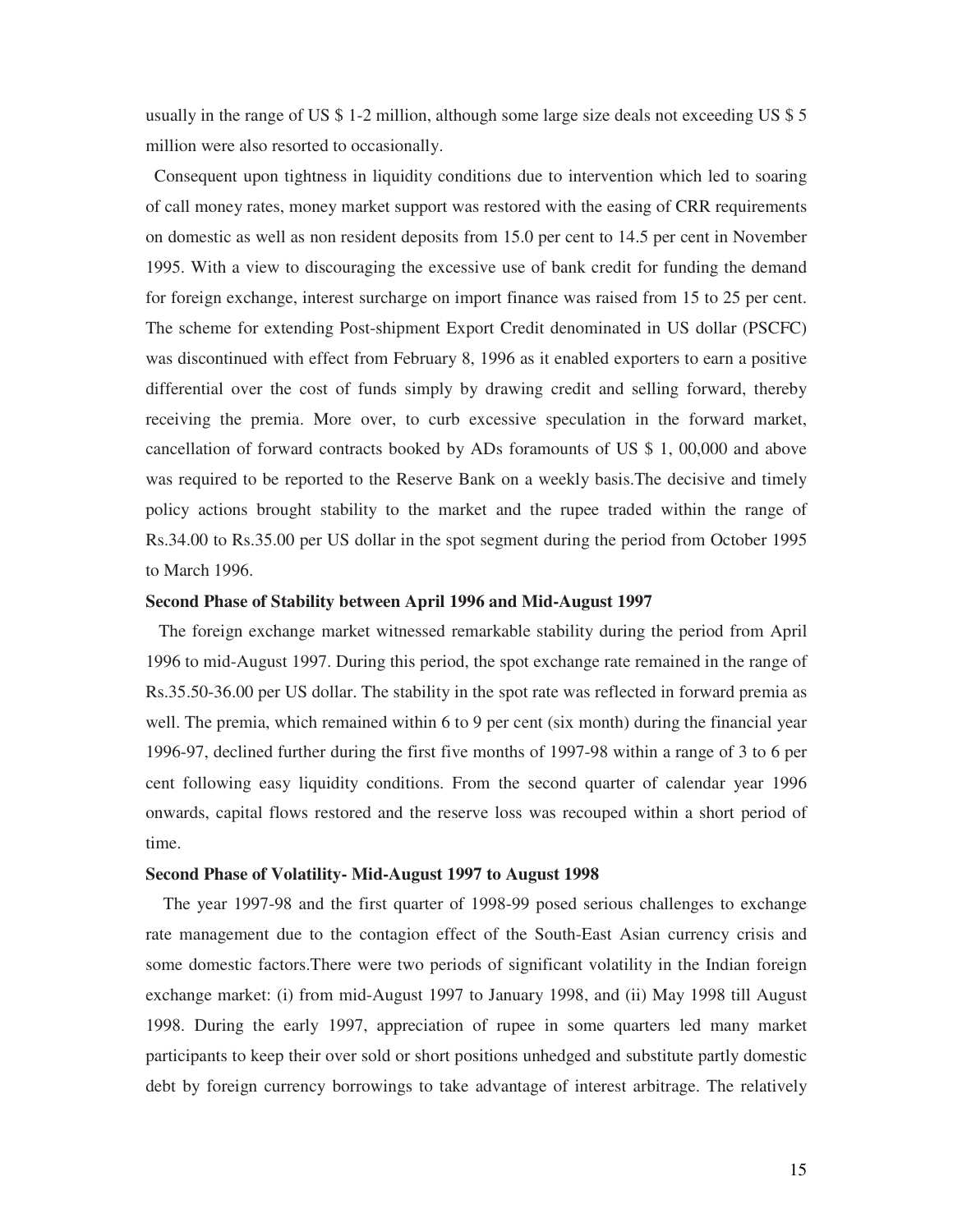stable exchange rates of the Asian currencies prior to this period had contributed to theirappreciation in real terms which is analysed in the Table.8.

| Country     | 1995  | 1997  | 2000  | 2001  | 2002  | 2003 | 2004 | 2005  |
|-------------|-------|-------|-------|-------|-------|------|------|-------|
| <b>REER</b> |       |       |       |       |       |      |      |       |
| China       | 84.7  | 100.4 | 100.0 | 104.3 | 101.9 | 95.2 | 92.7 | 92.5  |
| India       | 101.7 | 103.0 | 100.0 | 100.9 | 96.9  | 96.6 | 98.4 | 103.7 |
| Japan       | 108.2 | 85.3  | 100.0 | 89.9  | 83.0  | 83.6 | 84.5 | 79.4  |
| Malaysia    | 122.7 | 122.6 | 100.0 | 104.9 | 105.0 | 99.2 | 94.9 | 95.2  |
| Philippines | 120.4 | 128.7 | 100.0 | 95.6  | 96.2  | 89.1 | 86.2 | 92.3  |
| Singapore   | 106.2 | 110.2 | 100.0 | 100.5 | 97.9  | 94.3 | 93.3 | 92.1  |
| <b>NEER</b> |       |       |       |       |       |      |      |       |
| China       | 82.2  | 92.5  | 100.0 | 105.5 | 105.1 | 98.6 | 94.2 | 94.3  |
| India       | 117.0 | 114.3 | 100.0 | 97.9  | 93.3  | 90.1 | 88.6 | 91.3  |
| Japan       | 99.4  | 81.3  | 100.0 | 90.5  | 85.7  | 85.4 | 87.1 | 85.3  |
| Malaysia    | 127.6 | 126.8 | 100.0 | 105.4 | 104.8 | 99.6 | 95.9 | 95.5  |
| Philippines | 145.8 | 142.5 | 100.0 | 90.9  | 89.7  | 81.3 | 75.7 | 76.9  |
| Singapore   | 97.1  | 105.6 | 100.0 | 102.6 | 100.8 | 98.4 | 97.9 | 98.7  |

**Table.8. REAL EFFECTIVE EXCHANGE RATE (REER) and NOMINAL EFFECTIVE EXCHANGE RATE (NEER) of Selected Asian Countries (Base: 2000=100)** 

**Source: International Financial Statistics, IMF, 2006, and RBI** 

#### **Reserve Bank's Intervention for stabilty of foreign exchange market**

 A distinguishing aspect of the foreign exchange market interventions during the 1997-98 volatility episodes was that instead of doing the transactions directly with ADs, a few select publicsector banks were chosen as intermediaries for this purpose. Under this arrangement, public sector banks undertook deals in the inter-bank market at the direction of the Reserve Bank for which it provided cover at the end of the business hours each day. Care was taken to ensure that the public sector banks' own inter-bank operations were kept separate from the transactions undertaken on behalf of the Reserve Bank. Periodic on-site scrutiny of the records and arrangements of these banks by the Reserve Bank was instituted to check any malpractice or deficiency in this regard. The main reason for adopting an indirect intervention strategy in preference to a direct one was a judgmental view that this arrangement would provide a cover for Reserve Bank's operations and reduces its visibility and hence would be more effective. This view was premised on the assumption that buying/selling by a market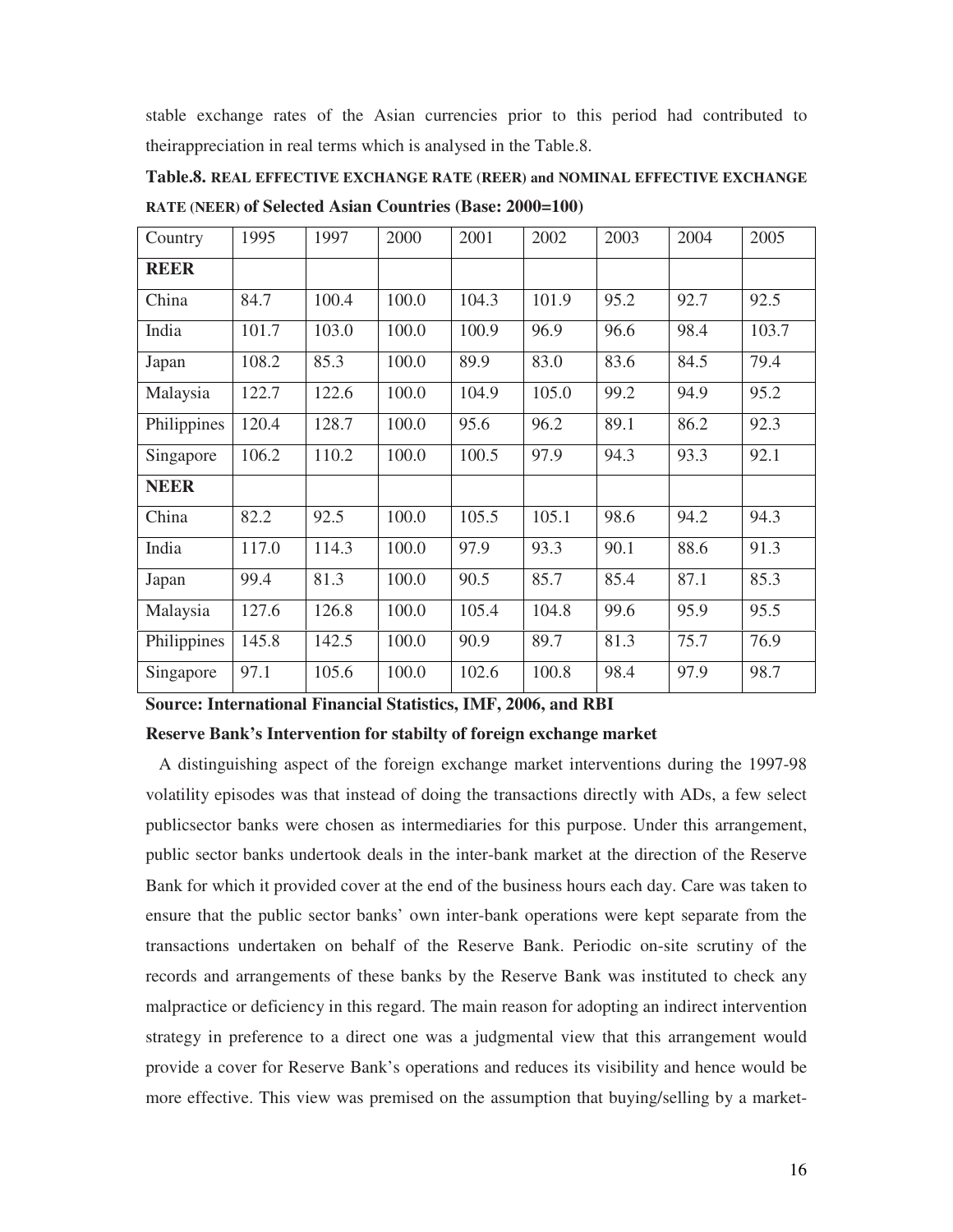maker will have a pronounced impact on market sentiment than would be the case if it does the same directly. The fact that the Reserve Bank was intervening in the market through a few other public sector banks was not disclosed, though in due course of time, it was known to the market. Besides, as a measure of abundant precaution and also to send a signal internationally regarding the intrinsic strength of the economy, India floated the Resurgent India Bonds (RIBs) in August 1998, which was very well received by the Non-Resident Indians (NRIs)/ Persons of Indian Origin (PIO

 In response to the developments in the foreign exchange market, the Reserve Bank intervened both in the spot and the forward segments of the market to prevent sharp depreciation of the rupee and to curb volatility, especially in the forward segment, which led to rise in out standing forward liabilities by US \$ 904 million in September 1997. Keeping in view the status and to ensure stability of the functioning of foreign exchange market, the Reserve Bank undertook intervention in both spot and forward segment and liquidated its forward liabilities as shown in Table. 9.

| Table.9. Reserve Banks's Intervention in the Foreign Exchange Market (US\$ billion) |  |  |  |  |  |  |  |  |  |
|-------------------------------------------------------------------------------------|--|--|--|--|--|--|--|--|--|
|-------------------------------------------------------------------------------------|--|--|--|--|--|--|--|--|--|

| year    | Purchase | Sale             | <b>Net</b> | <b>Outstanding Net</b>   |
|---------|----------|------------------|------------|--------------------------|
|         |          |                  |            | Forward Sales/           |
|         |          |                  |            | Purchase                 |
| 1995-96 | 3.6      | 3.9              | $-0.3$     | $\overline{\phantom{a}}$ |
| 1996-97 | 11.2     | 3.4              | 7.8        |                          |
| 1997-98 | 15.1     | 11.2             | 3.9        | $-1.8$                   |
| 1998-99 | 28.7     | 26.9             | 1.8        | $-0.8$                   |
| 1999-00 | 24.1     | 20.8             | 3.3        | $-0.7$                   |
| 2000-01 | 28.2     | 25.8             | 2.4        | $-1.3$                   |
| 2001-02 | 22.8     | 15.8             | 7.0        | 2.4                      |
| 2002-03 | 30.6     | 14.9             | 15.7       | 1.4                      |
| 2003-04 | 55.4     | 24.9             | 30.5       | 1.4                      |
| 2004-05 | 31.4     | 10.6             | 20.8       | $\overline{0}$           |
| 2005-06 | 15.2     | 7.1              | 8.1        | $\theta$                 |
| 2006-07 | 24.5     | $\boldsymbol{0}$ | 24.5       | $\theta$                 |

 **Source: RBI**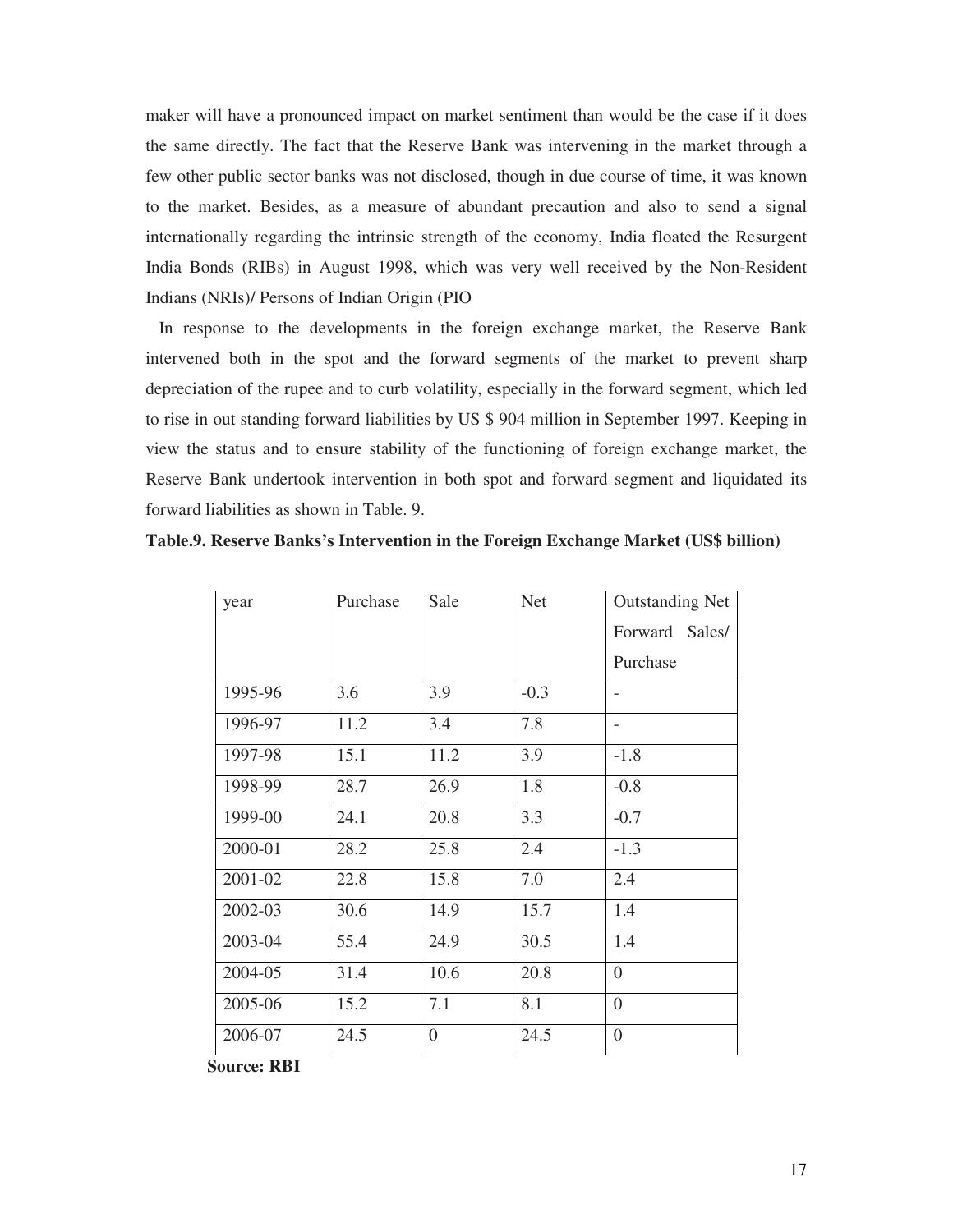There after, however, persistent excess demand conditions combined with considerable volatility prevailed in the foreign exchange market. Between November 1997 and January 1998, the exchange rate of the Indian rupee depreciated by around 9 per cent. The Reserve Bank undertook wide ranging and strong monetary and administrative measures on January 16, 1998 in order to curb the speculative tendencies among the market players and restore orderly conditions in the foreign exchange market. As a result of monetary measures of January 16, 1998, the stability in the foreign exchange market returned and more importantly, the expectations of the market participants about further depreciation in the exchange rate of rupee were somewhat contained.

 During the period of crisis, India had a low current account deficit, comfortable foreign exchange reserves amounting to import cover of over seven months, a market determined exchange rate, low level of short-term debt, and absence of asset price inflation or credit boom. These positive features were the result of prudent policies pursued over the years notably, capon external commercial borrowings with restrictions on end-use, low exposure of banks to real estate and the stock market, insulation from large intermediation of overseas capital by the banking sector, close monitoring of off-balance sheet items and tight legislative, regulatory and prudential control over non bank entities. Some capital controls also helped in insulating the economy from the contagion effect ofthe East Asian crisis. The ultimate result could be seenin terms of low volatility in the exchange rate of the Indian rupee, during the second half of the 1990s, when most of the Asian currencies witnessed high level of volatility which is available in table.10.

| percent) |                  |               |            |          |            |          |            |
|----------|------------------|---------------|------------|----------|------------|----------|------------|
| Currency | 1993-95          | 1996-00       | 2001       | 2003     | 2004       | 2005     | 2006       |
| Indian   | 7.5              | 4.3           | 1.6        | 2.1      | 4.7        | 3.5      | 4.0        |
| Rupee    |                  |               |            |          |            |          |            |
| $C = -1$ | $\cap$ $\subset$ | $\cap$ $\cap$ | $\Omega$ 1 | $\Omega$ | $\epsilon$ | $\sim$ 0 | $\sqrt{2}$ |

|          | Table.10. Daily Exchange Rate Volatility in Select Emerging Economies (Annualised in |  |  |  |
|----------|--------------------------------------------------------------------------------------|--|--|--|
| percent) |                                                                                      |  |  |  |

| South   | 2.6  | 22.2 | 8.1  | 8.3  | 6.5  | 6.8  | 6.9  |
|---------|------|------|------|------|------|------|------|
| Korean  |      |      |      |      |      |      |      |
| Won     |      |      |      |      |      |      |      |
| South   | 5.3  | 11.4 | 20.2 | 20.9 | 21.4 | 15.4 | 16.0 |
| African |      |      |      |      |      |      |      |
| Rand    |      |      |      |      |      |      |      |
| Turkish | 29.3 | 5.4  | 63.1 | 16.2 | 12.2 | 10.4 | 16.6 |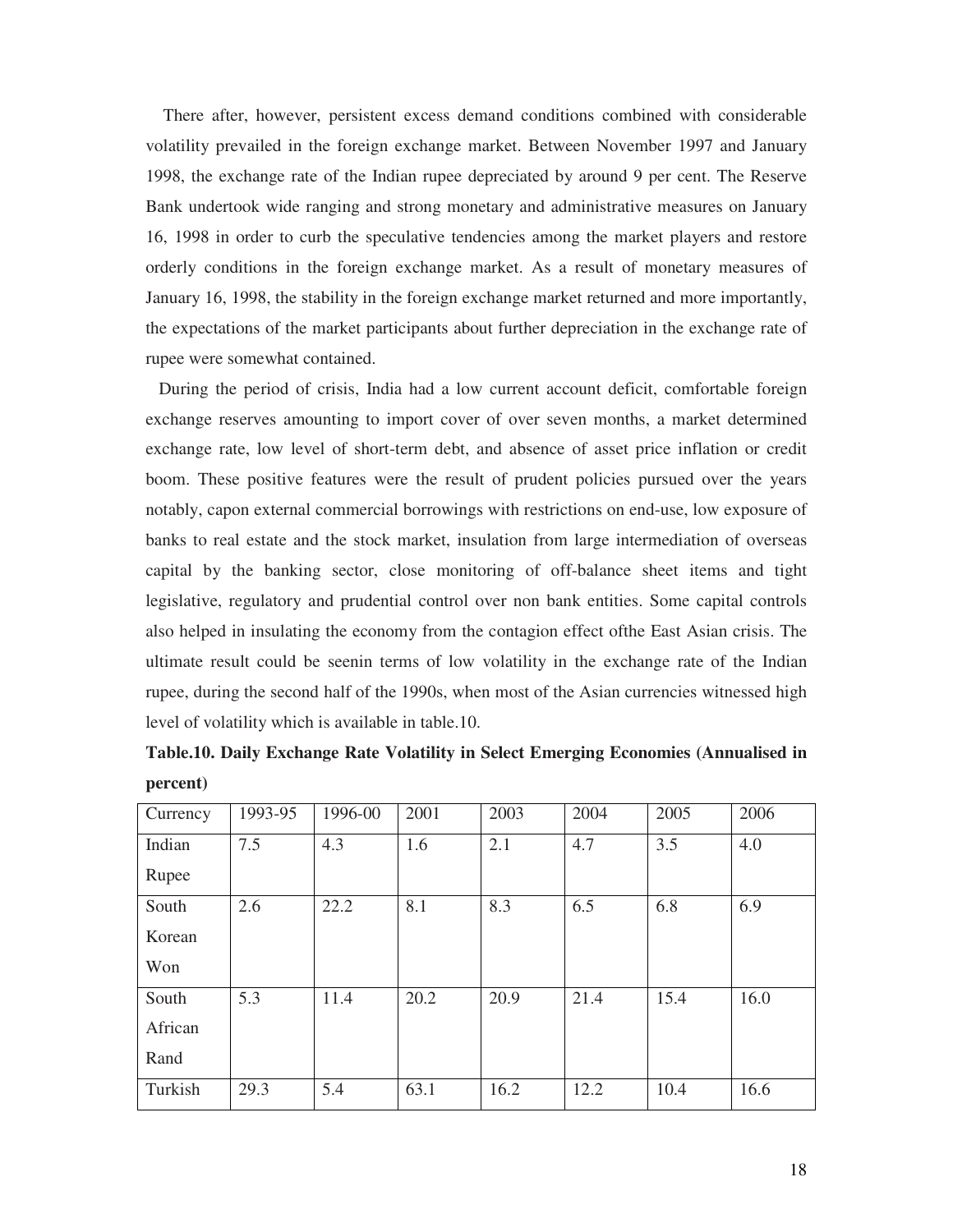| New Lira   |     |      |      |     |     |     |     |
|------------|-----|------|------|-----|-----|-----|-----|
| Indonesian | 2.1 | 43.4 | 21.7 | 6.8 | 7.7 | 9.1 | 8.9 |
| Rupaiah    |     |      |      |     |     |     |     |
| Tai Baht   | 1.7 | 18.3 | 4.9  | 4.4 | 4.3 | 4.7 | 6.2 |
| <b>New</b> | 3.7 | 5.3  | 3.6  | 2.7 | 4.9 | 4.9 | 4.9 |
| Taiwan     |     |      |      |     |     |     |     |
| Dollar     |     |      |      |     |     |     |     |
| Singapore  | 3.7 | 7.4  | 4.5  | 4.5 | 4.6 | 4.4 | 3.9 |
| Dollar     |     |      |      |     |     |     |     |
| Philippine | 6.8 | 12.9 | 17.6 | 4.1 | 3.1 | 4.1 | 4.6 |
| Peso       |     |      |      |     |     |     |     |

Note: Volatility has been calculated by taking the standard deviation of perecentage change in daily exchange rates.

#### **Source: RBI and IMF**

#### **Phase of Relative Stability with Intermittent Event-Related Volatility**

 The period between April 2000 and March 2003 generally remained stable with intermittent periods of volatility associated with sharp increase in international crude oil prices in 1999-2000, successive interest rate increases in industrial countries, cross-currency movements of the USdollar *vis-à-vis* other major international currencies and the sharp reversals of portfolio flows in 2000.The Reserve Bank responded promptly through monetary and other measures like variations in the Bank Rate, the repo rate, cash reserve requirements, refinance to banks, surcharge on import finance and minimum interest rates on overdue export bills to curb destabilising speculative activities during these episodes of volatility, while allowing orderly corrections in the exchange rate of the rupee. Financing through India Millennium Deposits (IMDs) was resorted to as a pre-emptive step in the face of hardening of world petroleum prices and the consequent possible depletion of India's foreign exchange reserves. Inflows under the IMDs to the tune of US \$ 5.5 billion during October-November 2000 helped in easing the market pressure.

 The exchange rate pressure in the aftermath of September 11, 2001 incident in the US was tackled by the Reserve Bank through quick responses interms of a package of measures and liquidity operations. These measures included: (i) a reiteration by the Reserve Bank to keep interest rates stable with adequate liquidity; (ii) assurance to sell foreign exchange to meet any unusual supply-demand gap;(iii) opening a purchase window for select government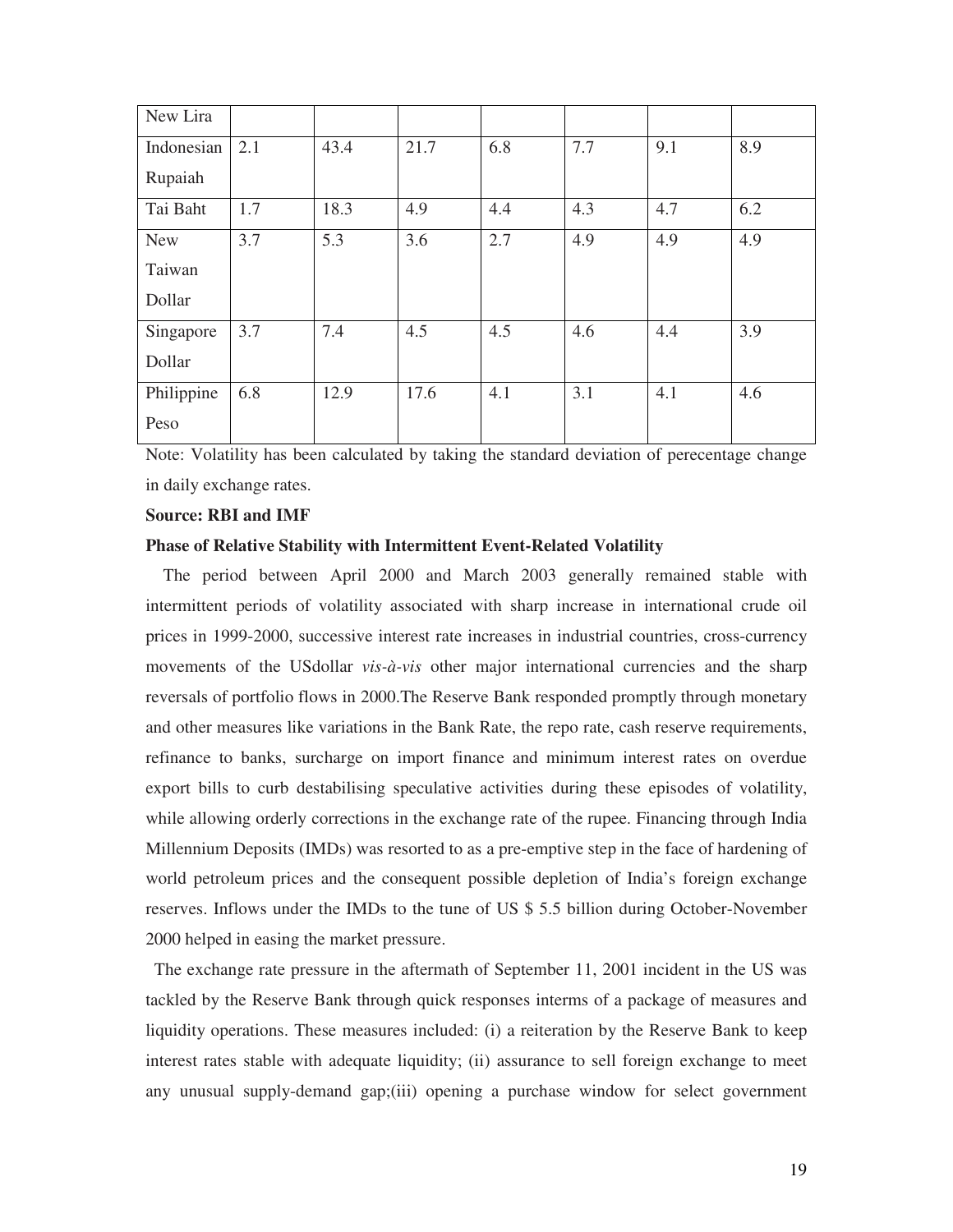securities on an auction basis; (iv) relaxation in FII investment limits up to the sectoral cap/statutory ceiling; (v) a special financial package for large value exports of six select products; and (vi) reduction in interest rates on export credit by one percentage point.

#### **Surge in Capital Flows- 2003-04 onwards**

 Excess supply conditions have dominated the foreign exchange market since 2003-04 due to surgein capital inflows. The Reserve Bank resorted to sterilisation operations to tackle such flows. Faced with the finite stock of Government of India securities with the Reserve Bank, market Stabilisation scheme (MSS) was introduced in April 2004 wherein the Government of India dated securities/Treasury Bills was issued to absorb liquidity. As a result, its foreign exchange reserves more than trebled during the period from US \$ 54.1billion at end-March 2002 to US \$ 199.2 billion at end-March 2007 - an average increase of US \$ 29.0 billion per annum. Foreign exchange reserves stood at US\$ 203.1 billion as on April 13, 2007.

#### **Movements in Exchange rate bevaiour in the post-liberalisation period- A Summary**

 A look at the entire period since 1993 when India moved towards market determined exchange rates reveals that the Indian Rupee has generally depreciated against the dollar during the last 14 years, except during the period 2003 to 2005 when rupee appreciated on account of general dollar weakness against major currencies. For the period as a whole, 1993- 94 to 2006-07, the Indian rupee depreciated against dollar by about 30.9 per cent on an annual average basis. In terms of real effective exchange rates (REER), while the REER (6 currency trade based indices) appreciated by about 7 per cent, the REER (36 currency trade based indices) recorded an appreciation of above 2 per cent during the period 1993-94 to 2005-06 which is clear in Table.11.

|           |             | <b>36-Currency Trade based</b> |             |              | <b>6-Currency Trade Based</b> |               |             |             |
|-----------|-------------|--------------------------------|-------------|--------------|-------------------------------|---------------|-------------|-------------|
|           | <b>REER</b> | % Variation                    | <b>NEER</b> | $%$ ariation | <b>REER</b>                   | $%$ Variation | <b>NEER</b> | % Variation |
| 1993-94   | 100.00      | 0.0                            | 100.00      | 0.0          | 100.00                        | 0.0           | 100.00      | 0.0         |
| 1994-95   | 104.32      | 4.3                            | 98.91       | $-1.1$       | 105.71                        | 5.7           | 96.86       | $-3.1$      |
| 1995-96   | 98.19       | $-5.9$                         | 91.54       | $-7.5$       | 101.14                        | $-4.3$        | 88.45       | $-8.7$      |
| 1996-97   | 96.83       | $-1.4$                         | 89.27       | $-2.5$       | 100.97                        | $-0.2$        | 86.73       | $-1.9$      |
| 1997-98   | 100.77      | 4.1                            | 92.04       | 3.1          | 104.24                        | 3.2           | 87.80       | 1.2         |
| 1998-99   | 93.94       | $-7.7$                         | 89.05       | $-3.2$       | 95.99                         | $-7.9$        | 77.37       | $-11.9$     |
| $1999-00$ | 95.99       | 3.2                            | 91.02       | 2.2          | 97.52                         | 1.6           | 77.04       | $-0.4$      |

**Table.11. Trends in External Value of Indian Rupee**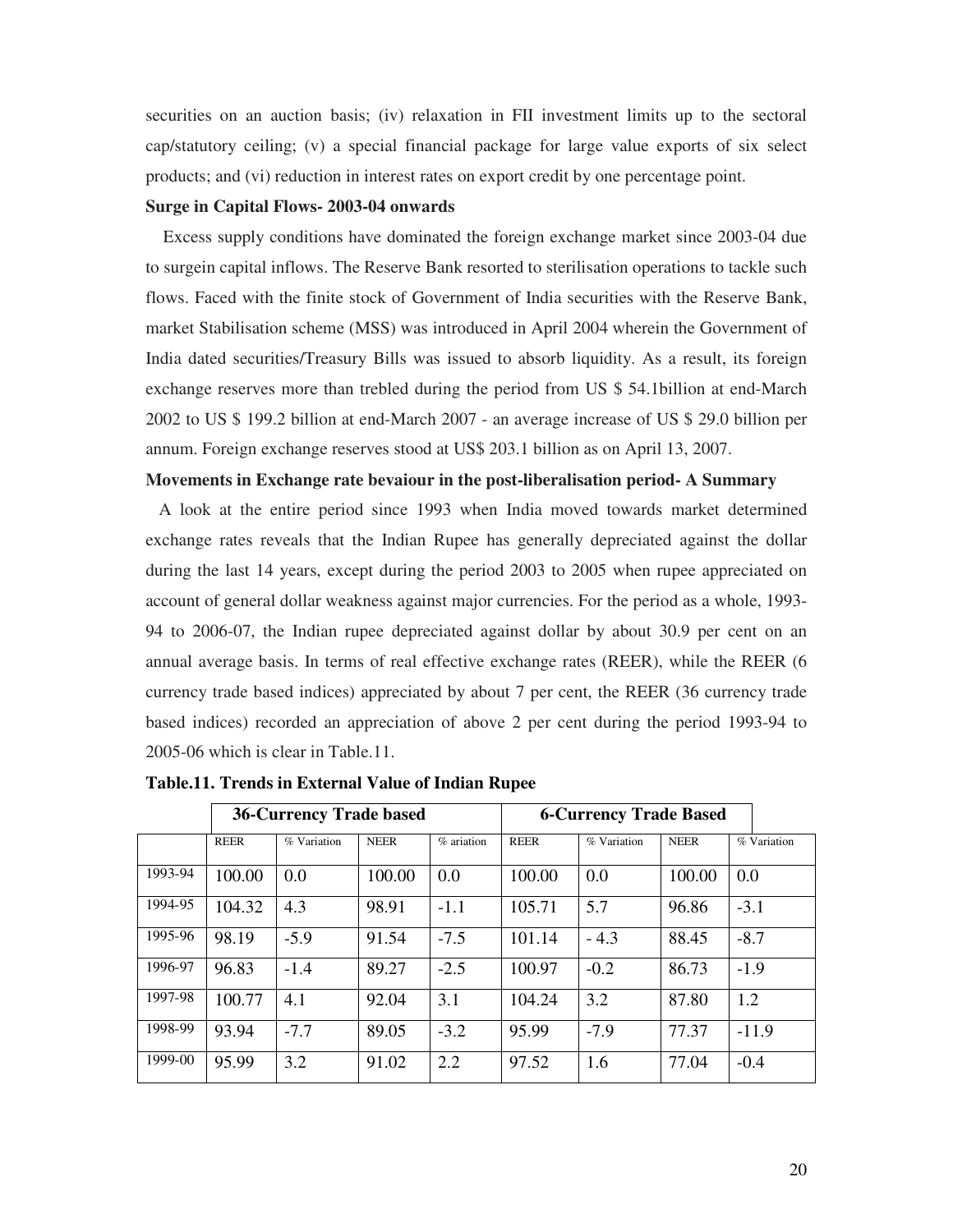| 2000-01 | 100.09 | 4.3    | 92.12 | 1.2    | 102.64 | 5.3    | 77.30 | 0.3    |
|---------|--------|--------|-------|--------|--------|--------|-------|--------|
| 2000-02 | 100.86 | 0.8    | 91.58 | $-0.6$ | 102.49 | $-0.1$ | 75.89 | $-1.8$ |
| 2002-03 | 98.18  | $-2.7$ | 89.12 | $-2.7$ | 97.43  | $-4.9$ | 71.09 | $-6.3$ |
| 2003-04 | 99.56  | 1.4    | 87.14 | $-2.2$ | 98.85  | 1.5    | 69.75 | $-1.9$ |
| 2004-05 | 100.09 | 0.5    | 87.31 | 0.2    | 101.36 | 2.5    | 69.26 | $-0.7$ |
| 2005-06 | 102.34 | 2.2    | 89.84 | 2.9    | 106.67 | 5.2    | 71.41 | 3.1    |
| 2006-07 | 98.07  | $-4.2$ | 85.80 | $-4.5$ | 104.91 | $-1.6$ | 68.13 | $-4.6$ |

REER: Real Effective Exchange Rate NEER: Nominal Effective Exchange Rate Source: RBI

 An important feature has been the reduction in volatility of rupee exchange rate during last few years.Among all currencies world wide, which are not on a nominal peg, and certainly among all emerging market economies, the rupee-dollar exchange rate has beenless volatile. The REER of India has been relativelystable compared with other key Asian countries. The volatility measured from the effective exchange rates, *i.e.*, 6 currency NEER and REER indices for India, was also lower as compared with other countries such as the US and Japan for recent period which is clear from Table.12.

**Table.12. Volatility of Exchange Rates in the Global Foreign Exchange market (%)** 

| <b>REER</b> |
|-------------|
|             |

| Year      | India | <b>US</b> | UK  | Japan | Euro | China | India | <b>US</b> | <b>UK</b> | Japan | Euro | China |
|-----------|-------|-----------|-----|-------|------|-------|-------|-----------|-----------|-------|------|-------|
| 93-94     | 1.2   | 1.0       | 1.0 | 2.6   | 1.8  | 8.2   | 1.3   | 0.8       | 1.1       | 2.8   | 1.9  | 8.2   |
| 94-95     | 1.3   | 1.4       | 0.8 | 2.2   | 0.9  | 1.1   | 2.5   | 1.3       | 0.9       | 2.2   | 1.1  | 1.3   |
| 95-96     | 2.9   | 1.5       | 0.7 | 3.7   | 0.7  | 1.2   | 2.9   | 1.5       | 0.8       | 3.5   | 0.9  | 1.2   |
| 96-97     | 1.4   | 1.2       | 1.4 | 1.4   | 1.0  | 0.7   | 1.2   | 0.7       | 1.4       | 1.4   | 1.1  | 0.7   |
| 97-98     | 1.7   | 1.3       | 1.8 | 3.0   | 1.5  | 1.8   | 1.8   | 1.4       | 1.7       | 2.8   | 1.7  | 1.6   |
| 98-99     | 1.8   | 2.0       | 1.5 | 4.0   | 1.6  | 1.5   | 1.6   | 1.4       | 1.4       | 4.1   | 1.7  | 1.6   |
| 99-00     | 1.0   | 1.3       | 0.7 | 2.7   | 1.1  | 0.8   | 1.2   | 0.8       | 0.8       | 2.9   | 1.3  | 1.0   |
| $00 - 01$ | 1.4   | 1.8       | 1.8 | 2.8   | 2.4  | 0.8   | 1.4   | 1.0       | 1.6       | 2.2   | 2.4  | 0.9   |
| $01 - 02$ | 1.0   | 1.1       | 0.7 | 2.1   | 1.2  | 0.9   | 1.0   | 0.7       | 0.6       | 2.0   | 1.6  | 1.1   |
| $02-03$   | 1.0   | 1.4       | 1.1 | 1.6   | 0.8  | 1.1   | 1.3   | 1.0       | 1.1       | 1.6   | 1.2  | 1.0   |
| 03-04     | 1.5   | 2.2       | 1.2 | 1.4   | 1.5  | 1.1   | 1.3   | 1.6       | 1.1       | 1.4   | 1.7  | 1.3   |
| $04 - 05$ | 1.7   | 1.7       | 1.0 | 1.9   | 0.9  | 1.0   | 1.1   | 1.2       | 1.2       | 1.9   | 2.0  | 1.2   |
| 05-06     | 1.1   | 1.4       | 1.1 | 1.4   | 0.9  | 1.3   | 1.1   | 0.9       | 1.1       | 1.4   | 1.0  | 1.5   |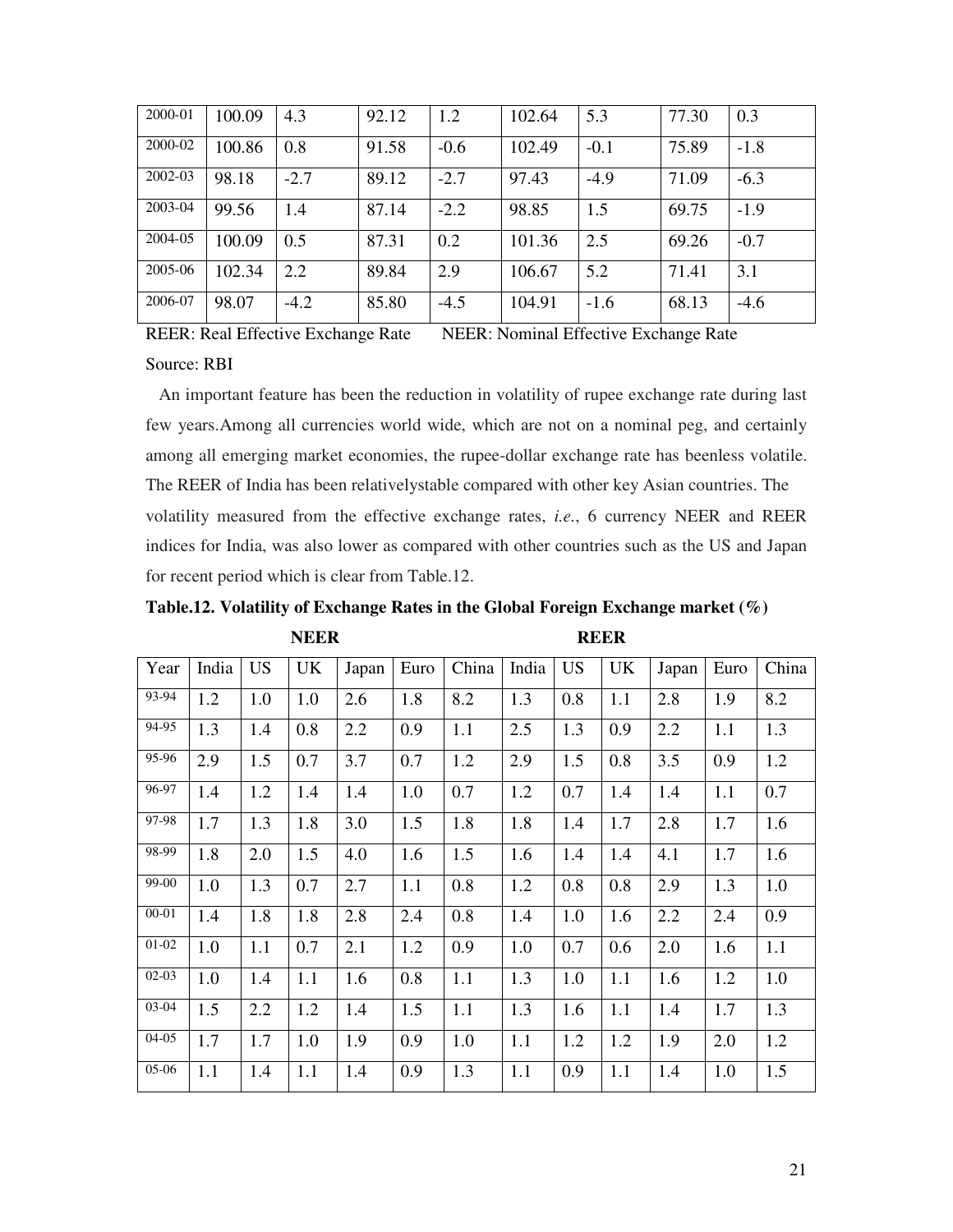# **Note: Volatility has been calculated by taking the standard deviation of percentage change in monthly REER/NEER indices**

#### **Source: IFS, IMF 2006, and RBI**

 In the context of the behaviour of the exchange rate in the post-liberalisation period, it is worth exploring some related aspects such as the changing invoicing pattern of trade, the cross currency movement and the impact of global imbalances on the Indian foreign exchange market. In international trade, the pattern of currency invoicing depends on anumber of factors such as historic relationships between the trading partners, established conventions, the relative bargaining strength of trading parties, as well as the extent of development of the foreign exchange market. Under a flexible exchange rate system, the exchange rate developments of major currencies also play an important role. The invoicing pattern of trade has implications for exchange rate pass through. Although the invoicing of trade in rupee has been permitted, there has not been any significant growth. The substantial share of exports invoiced in rupees during 1990-91 was on account of the practice of exports invoicing in rupees to bilateral account countries which is explained in Table.13.

|                     |         | <b>EXPORTS</b>           |         |         |       |       |              |         |
|---------------------|---------|--------------------------|---------|---------|-------|-------|--------------|---------|
| Currency            | 1990-91 | 1994-95                  | 1999-00 | 2005-06 | 90-91 | 94-95 | 99-2000      | $05-06$ |
| <b>US</b><br>Dollar | 59.7    | 73.5                     | 85.8    | 88.6    | 57.2  | 78.8  | 87.0         | 85.8    |
| Deutsche<br>Mark    | 7.0     | 5.9                      | 1.6     | 0.0     | 5.1   | 6.3   | 1.6          | 0.0     |
| Euro                |         | $\overline{\phantom{a}}$ | 3.3     | 6.5     |       |       | 3.0          | 7.6     |
| Japanese<br>Yen     | 4.4     | 4.4                      | 3.8     | 2.2     | 0.1   | 0.3   | 0.3          | 0.5     |
| Pound<br>Sterling   | 3.1     | 2.5                      | 1.7     | 1.0     | 4.5   | 4.8   | 3.9          | 2.8     |
| Indian<br>Rupee     | 7.7     | 0.4                      | 0.0     | 0.0     | 27.7  | 3.3   | 0.3          | 1.9     |
| Others              | 18.1    | 13.3                     | 3.8     | 1.7     | 5.4   | 6.5   | 3.9          | 1.4     |
| <b>Total</b>        | 100.0   | 100.0                    | 100.0   | 100.0   | 100.0 | 100.0 | <b>100.0</b> | 100.0   |

**Table.13. Curreny- Wise Invoicing of India's Exports and Imports (%)** 

### **Source: RBI**

 An important feature of the Indian foreign exchange market observed in recent years has been the growing correlation between the movement in exchange rate of the Indian rupee and currencies of the Asian countries. In the last couple of years, the rupee-dollar exchange rates is increasingly getting linked to exchange rate of some of the Asian currencies such as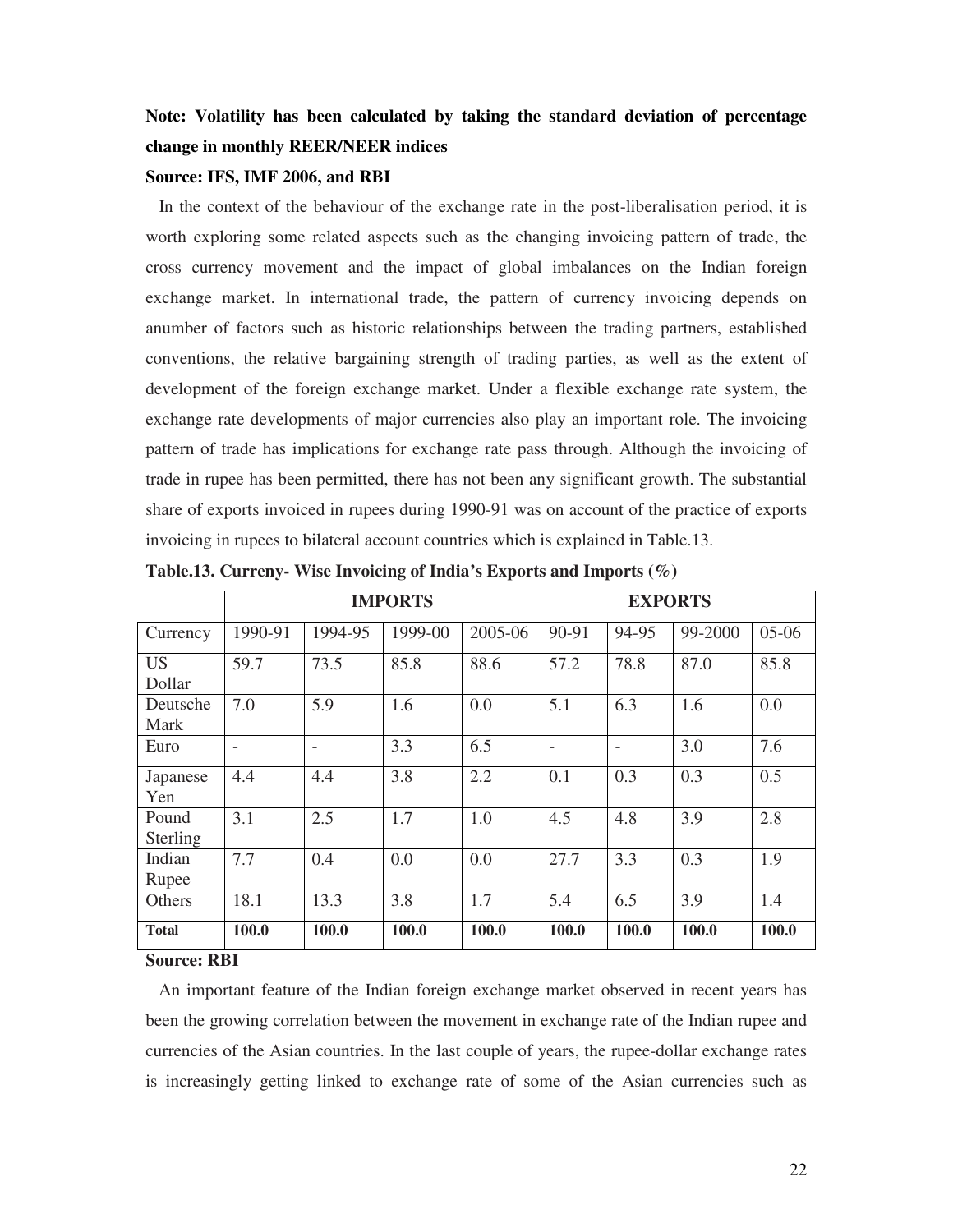Japanese yen *vis-a-vis* US dollar. This feature of the market could be ascribed to the greater integration of the Asian markets led by large trade and capital flows in the region as well as greater interdependence of financial markets within the region. Some kind of a supply chain is emerging from the Asian region with Japan at the top of the chain supplying high value technological products. China is the major supplier of intermediate products, while India, besides being a supplier of intellectual capital, is emerging as supplier of intermediate products. The financial markets including the foreign exchange markets, are increasingly taking cognisance of the growing integration of the Indian economy with the rest of the world, particularly with the Asian region. The cross currency impact on the exchange rate of the Indian rupee is observed to be particularly pronounced for Japanese Yen and Singapore dollar (Ranjan and Dhal, 1999).

 Recognising the growing influence of cross currencies on Indian exchange rate, the issue of relevance of the impact of potential disorderly adjustments in the current global imbalances on the exchange rate of major currencies and the second round impact on the Indian rupee need to be examined in order to achieve stability in the domestic exchange market. The current global imbalances represent the large and increasing current account deficit (CAD) of the US that has been financed by surpluses elsewhere, especially emerging Asia, oil exporting countries and Japan. As a percentage of GDP, the CAD of the US has almost doubled every 5 years since the early 1990s. In contrast to the US that is dependent on the domestic demand, growth in Asia and other emerging economies since the late 1990s has been led by external demand. The current accounts of China, other East Asian EMEs (Indonesia, Malaysia, Taiwan, and Thailand) and the two island economies, *viz*, HongKong and Singapore have recorded large surpluses, especially since 1999. Another new source contributing to the global imbalances has been the large current account surpluses of oil exporting countries. The Middle East region recorded current account surplus of 18.1 per cent of GDP in 2006 mainly associated with higher oil revenues due to both higher prices and some expansion in production. With the size of these imbalances becoming large, concerns have been raised regarding its sustainability and possible disorderly unwinding. Further historical episodes of large and sustained imbalances and their reversals suggest that a market led realignment of real exchange rates can play an important role to demand rebalancing across countries to facilitate smooth unwinding (IMF, 2007).

 An issue that is of relevance to India in this regard is the likely response of different nations to global imbalances and its impact on the Indian foreign exchange market. India has not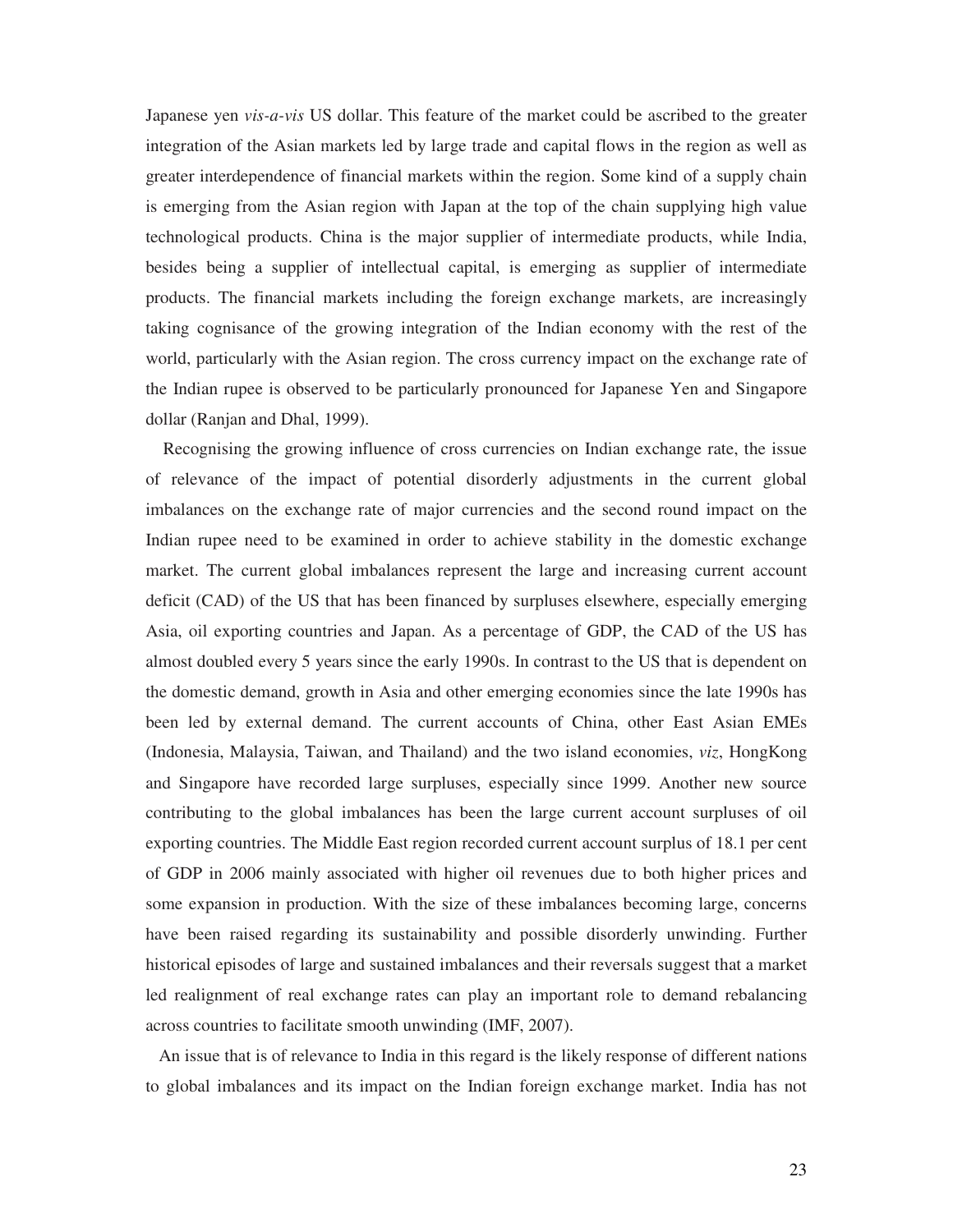contributed either positively or negatively to large current account deficit; India's savinginvestments have been by and large balanced (Table.14); the economy is domestic demand driven and generally India's policies, including exchange rate are market oriented.

**Table.14. Savings-Investment Gap in emerging Economies (as % of GDP, annual average)** 

| Country    | 1981-85 | 1986-90 | 1991-95 | 1996-2000 | 2001-05 |
|------------|---------|---------|---------|-----------|---------|
| China      | $-0.1$  | $-0.4$  | 1.5     | 3.2       | 2.4     |
| Hong Kong  | 3.9     | 9.8     | 3.2     | 1.1       | 8.6     |
| India      | $-1.5$  | $-2.5$  | $-1.2$  | $-1.1$    | 0.2     |
| Indoneasia | 2.0     | 1.5     | 1.5     | 5.5       | 6.7     |
| Korea      | $-1.7$  | 4.1     | $-1.1$  | 3.7       | 2.6     |
| Malaysia   | $-2.7$  | 7.6     | $-1.6$  | 13.9      | 19.7    |
| Singapore  | $-2.9$  | 4.6     | 11.8    | 16.4      | 23.6    |
| Thailand   | $-4.4$  | $-1.8$  | $-5.3$  | 6.4       | 4.5     |

**Source: World Bank online database, Central Statistical Organisation, GOI** 

 Thus, India has been following policies which have not only served it well but also contributed to global stability (Reddy, 2006b). Any large and rapid adjustments in major currencies and related interest rates or current accounts of trading partners would impact the Indian economy, though the impact on India may be less than many other emerging market economies.

# **Volatility and Risks in Foreign Exchange Reserves Mangement: Need for and the Role of Central Bank's intervention**

 The emerging consensus on the conduct of exchange rate policy and managing volatilities in foreign exchange market is that, for successful conduct of exchange rate policy, firstly, it is essential for countries to pursue sound and credible macro economic policies so as to avoid the build-upof major macro imbalances in the economy. Secondly, it is essential for EMEs to improve the flexibility of their product and factor markets in order to cope and adjust to shocks arising from the volatility of currency markets and swings in the terms of trade in worldproduct markets. Thirdly, it is crucial for EMEs to develop and strengthen their financial systems in order to enhance their resilience to shocks. In addition, a sound and efficient banking system together with deep and liquid capital market contributes to the efficient intermediation of financial flows. This could help prevent the emergence of vulnerabilities in the financial system by minimising unsound lending practices that lead to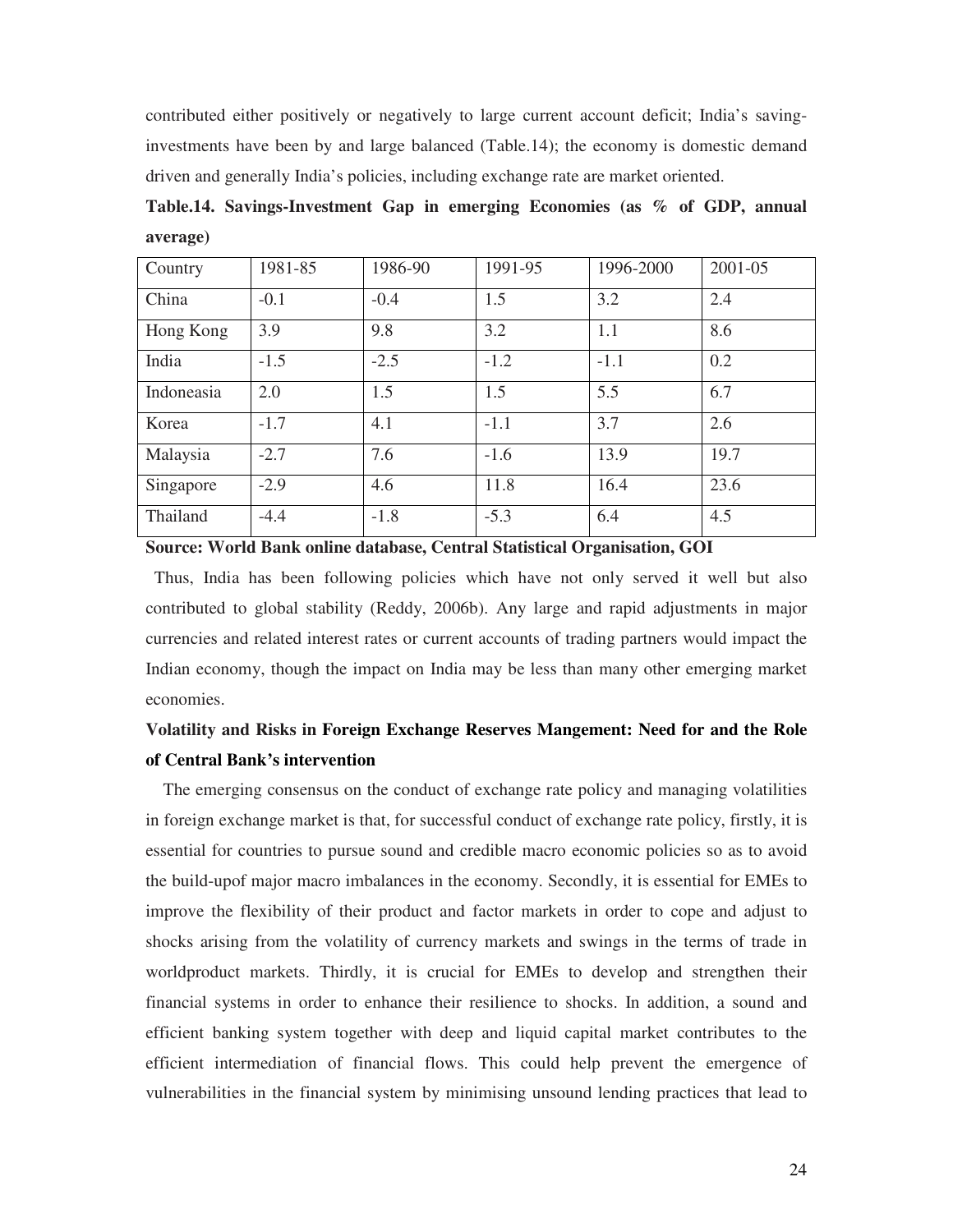the build-up of excessive leveraging in the corporate sector and exposure to foreign currency borrowings. Fourthly, countries would need to build regulatory and supervisory capabilities to keep pace with financial innovations and the emergence of new financial institutions' activities, and new products and services, which have complicatedthe conduct of exchange rate policy. Finally, policy makers need to promote greater disclosures and transparency.

 The level of development and preparedness of financial markets and their risk taking ability is crucial in the perception about the volatility and flexibility in exchange rate context. If the level of development and preparedness of financial markets is low, a small movement in exchange rate could be interpreted as volatile, while even large movement in exchange rate in developed foreign exchange markets may not be seen asvolatile. Thus, as financial markets develop in an emerging economy, the tolerance to volatility improves and hence what was once volatility would later become flexibility. A key issue, therefore, for the authorities is where and when to make policy adjustments, including the use of official intervention to help avoid substantial volatility and serious misalignments.

 Intervention by most Asian central banks in foreign exchange markets has become necessary from time to time primarily because of the growing importance of capital flows in determining exchange rate movements in these economies as against trade deficits and economic growth, which were important in the earlier days. The latter does matter, but only over a period (Jalan, 2003). On a day-to-day basis, it is capital flows, which influence the exchange rate and interest rate arithmetic of financial markets. Capital movements have also rendered exchange rates significantly more volatile than before (Mohan, 2003). For the relatively open economies, this raises the issue of appropriate monetary policy response to sharp exchange rate movements since exchange rate volatility has had significant real effects in terms of fluctuations in employment and output and the distribution of activity between tradable and nontradable, especially in the developing countries, which depend on export performance as a key to the health of their balance of payments. In the fiercely competitive trading environment, countries seek to expand market shares aggressively by paring down margins. In such cases even a small change in exchange rates can develop into significant and persistent real effects. However, while some flexibility in foreign exchange markets and exchange rate determination is desirable, excessive volatility can have adverse impact on price discovery, export performance, sustainability of current account balance, and balance sheets in view of dollarisation. The EMEs'experience has highlighted the need for developing countries to allow greater flexibility in exchange rates. With progressive opening of the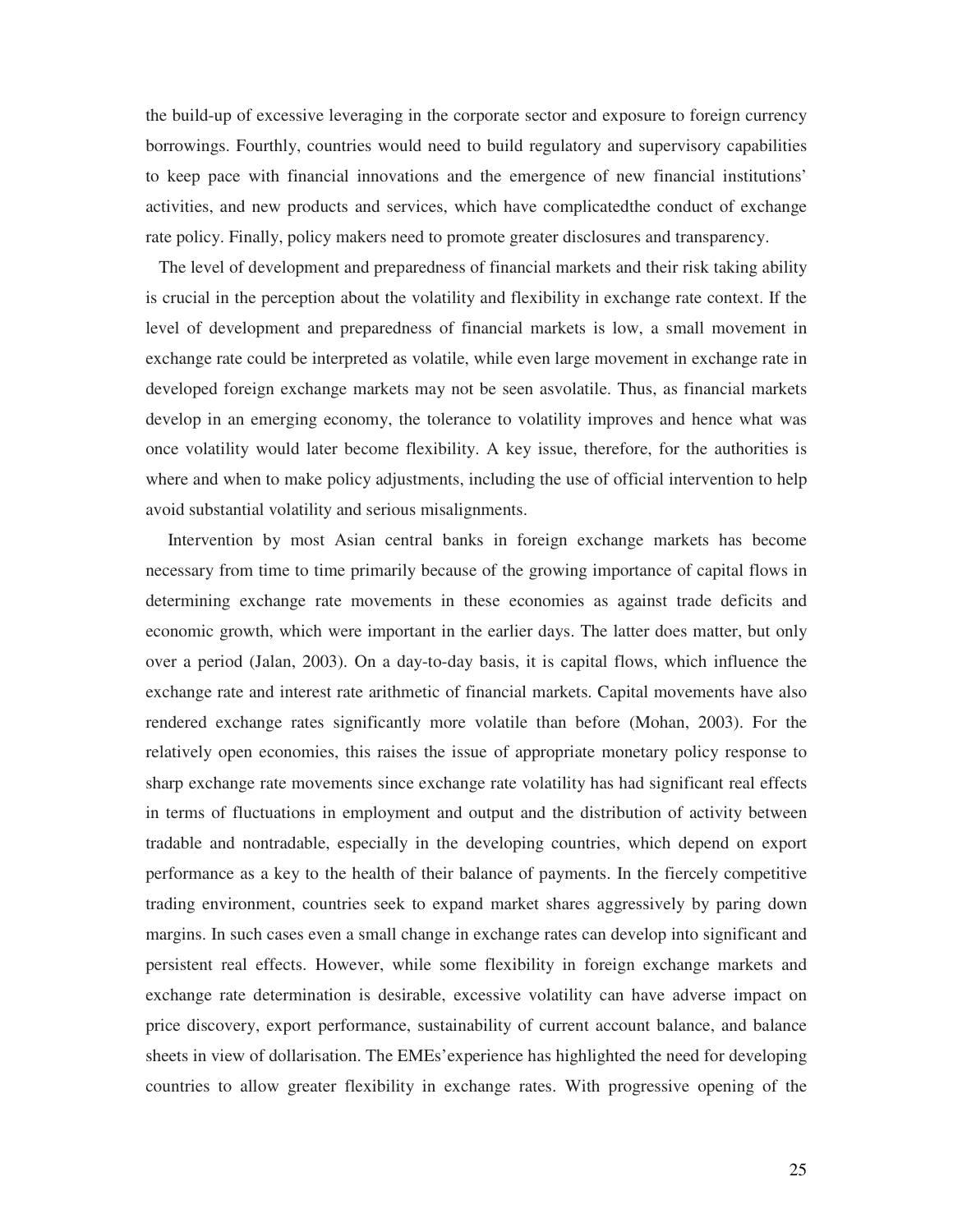emerging markets to financial flows, capital flows are playing an increasingly important role in exchange rate determination and are often reflected in higher exchange rate volatility

 The objectives of reserve management vary across countries and a recent survey of reserve management practices of select countries (IMF Guidelines, 2001) provides that: firstly, most countries hold reserves to support monetary policy. While ensuring liquidity in the foreign exchange market to smooth out undue short-term fluctuations in exchange markets constitutes the primary objective in some countries, some countries take a cautious approach to intervention. Smaller countries hold the reserves mainly for consideration of transaction motives to meet external payment imbalances as well as a store of wealth. Precautionary motive of holding reserves to mitigate adverse external shocks is implicit in most countries' objectives though among a few it finds explicit mention. Few countries explicitly use international reserves as the backing for monetary base and to maintain the stability and integrity of the monetary and financial system. From a policy perspective, the objective of holding reserves to support monetary policy is common to most countries. Secondly, most countries have informal coordination between debt management and reserve management policies. As part of informal coordination, most countries take into account external debt indicators, particularly the maturity composition of short-term and long-term debt, as part of reserve management. Thirdly, in regard to transparency and disclosure standards, many countries adhere to the IMFs Special Data Dissemination Standards (SDDS) requirement. Most countries publish data on external debt and reserves on an annual basis in either their central bank annual reports or other reports of their governments. Fourthly, liquidity and safety (low risks) prevail upon reserve management entities in most countries as part of objective of reserve management. The yield objective is secondary to most countries in reserve management. Finally, most countries use benchmarks for managing currency composition of reserve though information to the public about the benchmarks for the underlying currency composition of reserves is generally not made available. Information about the underlying norms for adopting the benchmarks are, however available in a number of countries.

 The main objectives in managing a stock of reserves for any developing country, including India, are preserving their long-term value in terms of purchasing power over goods and services, and minimizing risk and volatility in returns. After the east Asian crisis of 1997, India has followed a policy to build higher levels of FER that take into account not only anticipated current account deficits but also liquidity at risk arising from unanticipated capital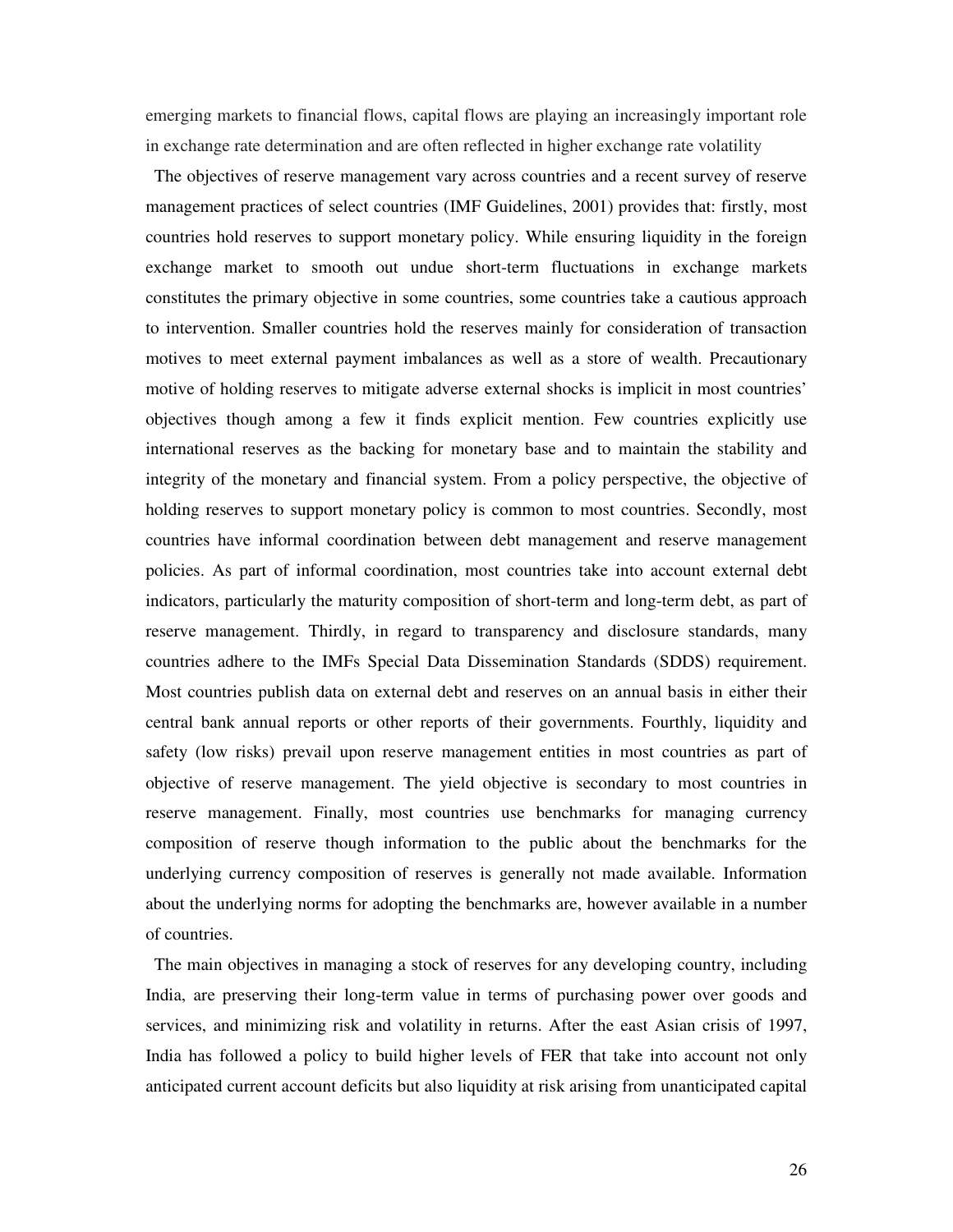movements. Accordingly, the primary objectives of maintaining FER in India are safety and liquidity; maximizing returns is considered secondary. In India, reserves are held for precautionary and transaction motives, to provide confidence to the markets, both domestic and external, that foreign obligation can always be met. The objectives in holding FER influence the currency composition of reserves. To meet the transactions motive, composition of FER should be closely related to the pattern of external trade. The RBI, in consultation with the GoL, currently manages FER. As the objectives of reserve management are liquidity and safety, attention is paid to the currency composition and duration of investment. The conservative strategy adopted in the management of FER has implications for the rate of return on investment. The direct financial return on holdings of foreign currency asset is low, given the low interest rates prevailing in the international markets. However, the low returns on foreign investment have to be compared with the costs involved in reviving international confidence once eroded, and with the benefits of retaining confidence of the domestic and international markets, including that of the credit rating agencies (Reddy 2002).

 The foreign exchange market is characterized by constant changes and rapid innovations in trading methods and products. In India, recognising the systemic impact of foreign exchange settlement risk and in pursuance of the recommendations of the Sodhani Committee, the Reserve Bank had set up the Clearing Corporation of India Ltd. (CCIL) in 2001 to mitigate risks in the Indian financial markets. The CCIL undertakes settlement of foreign exchange trades on a multilateral net basis through a process of novation and all spot, cash and tom transactions are guaranteed for settlement from the trade date. Every eligible foreign exchange contract entered between members gets novated or replaced by two new contracts – between the CCIL and each of the two parties, respectively. The CCIL has consistently endeavoured to add value to the services and has gradually brought the entire gamut of foreign exchange transactions under its purview. Intermediation, by the CCIL thus, provides its members the benefits of risk mitigation, improved efficiency, lower operational cost and easier reconciliation of accounts with correspondents.

 It emerges from the above analysis that flexibility and pragmatism, rather than adherence to strict theoretical rules, is the order of the day in exchange rate policy in developing countries. It also underscores the need for central banks to keep instruments or policies in hand for use in difficult situations. On the whole, the Indian approach to exchange rate management has been described as ideal for Asia (Jalan, 2003). India has been able to effectively withstand periods of volatility in the foreign exchange market associated with several unexpected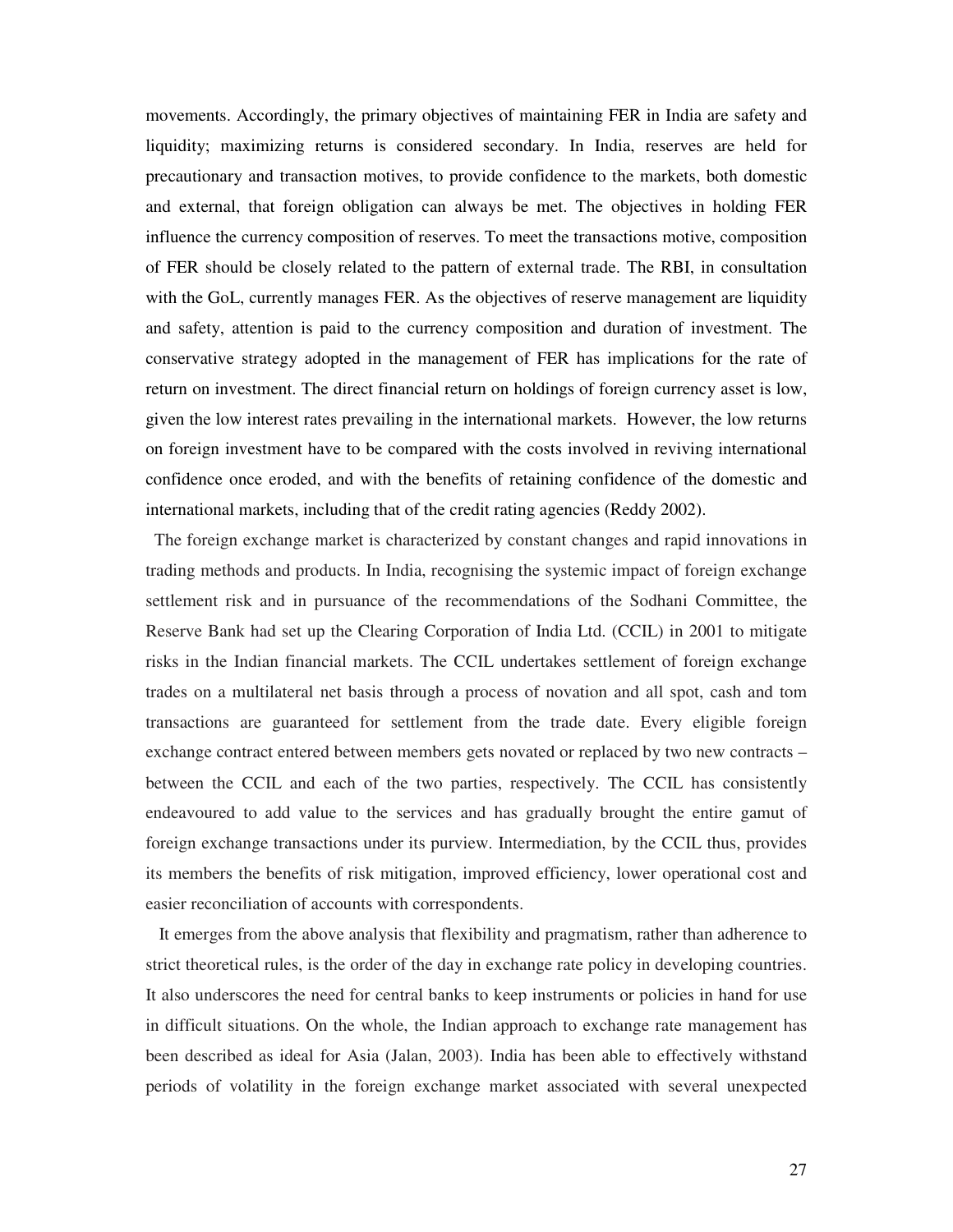external and domestic developments (Mohan, 2006a). An important aspect of policy response to various episodes of volatility has been market intervention combined with monetary and administrative measures to meet the threats to financial stability, while complementary or parallel recourse was taken to communications (Reddy, 2006e). Going forward, there will be a continuous need to adopt a combined strategy of liquidity management as well as exchange rate management for effective monetarymanagement and short-term interest rate smoothening (Mohan, 2006a).

 Official exchange rate intervention refers tosales and purchases of foreign exchange by authorities in order to affect exchange rates. When the Bretton Woods system broke down in 1971, major industrial countries discontinued pegging their currencies to theUS dollar, bringing in an era of floating exchange rates.In principle, freely floating exchange rates would ruleout intervention by central banks. The central banks have, however, often intervened for a variety of reasons: (i) to influence trend movements in the exchange rates because they perceive long-run equilibrium values to be different from actual values;(ii) to maintain export competitiveness; (iii) to manage volatility to reduce risks in financial markets; and (iv)to protect the currency from speculative attack and crisis.

 Intervention by most central banks in foreign exchange markets has become necessary is primarily because of the importance of capital flows in determining exchange rate movements as against trade balances and economic growth, which were important in the earlier days. In recent times, there has been a large increase in the international capital movements, in emerging market economies, particularly, these capital flows are very volatile, and largely sentiment driven exposing financial markets to large risks. Thus, in order to reduce the risks, authorities intervene to curb volatility. Secondly, unlike trade flows, capital flows in "gross" terms, which affect exchange rate can be several times higher than "net"flows on any day. Therefore, herding becomes unavoidable (Jalan, 2003).

 In essence, the principles laid down by IMF Executive Board 1977, states that, the countries need not manipulate their exchange rates to gain unfair competitive advantage over others, or to prevent balance of payment adjustment, but they can intervene to counter 'disorderly market conditions' wherever needed. Because, it is difficult to define 'disorderly market conditions' but they are generally taken to refer to management of exchange rate volatility. While intervention by central banks in the foreign exchange market is being accepted; it lacks concenses as it is consistent with a full flexible exchange rate system, results in the ineffectiveness of central bank intervention. In so far as sterilised intervention is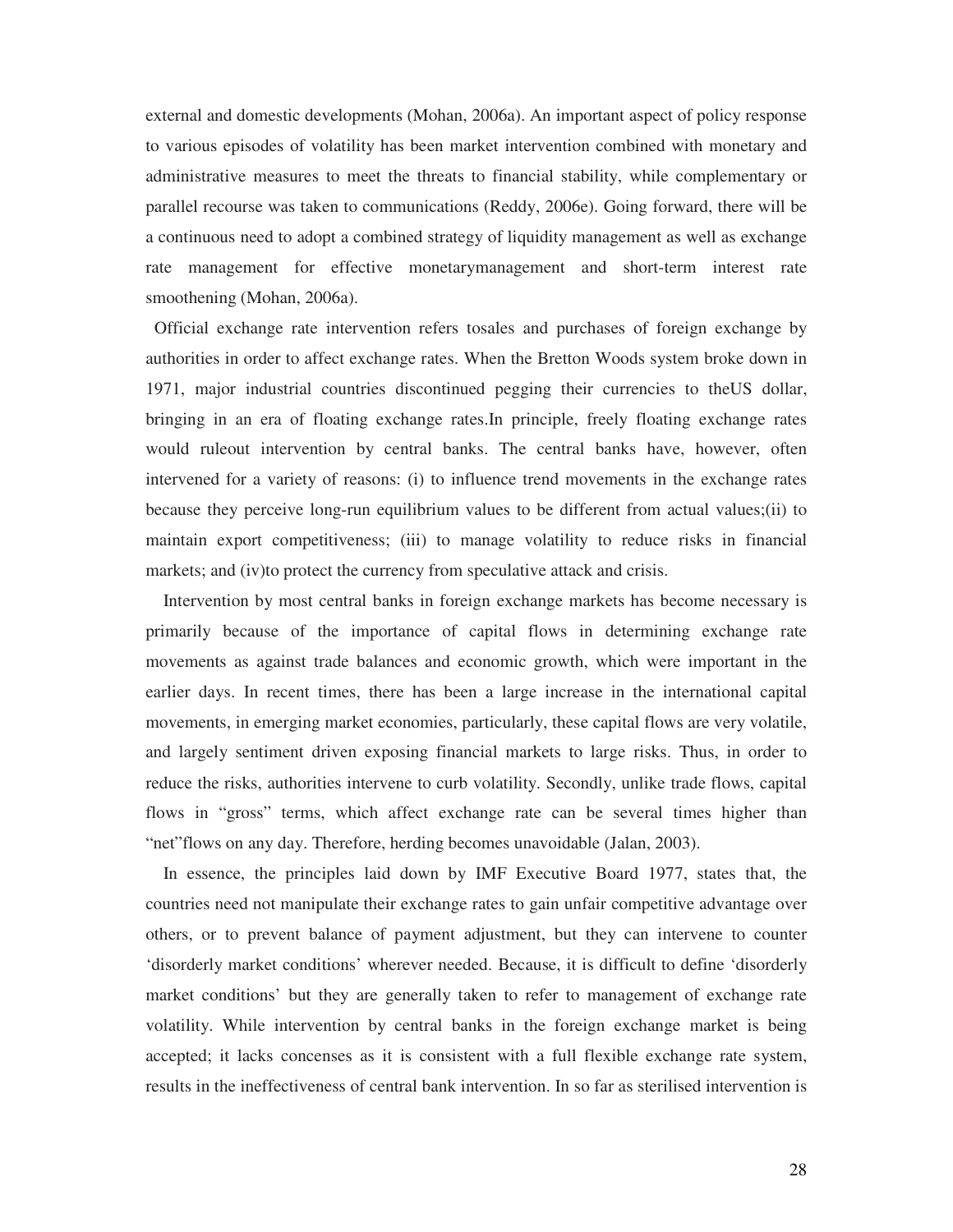concerned, the proponents of monetary approach claim that it is ineffective. The literature, however, identifies three possible channels through which even sterilised intervention would work: (a) portfolio balance channel under which domestic and foreign bonds are assumed to be imperfect substitutes, and intervention, even though sterilised, impacts exchange rate by changing the relative supplies of bonds; (b) signalling channel where sterilized purchase of foreign currency will lead to a depreciation of the exchange rate if the foreign currency purchase is assumed to signal a more expansionary domestic monetary policy and *vice versa* ; and (c) more recently, the noise-trading channel, according to which, a central bank can use sterilised interventions to induce noise traders to buy or sell currency (Kortian,1995). Even if an intervention has only a temporary effect, it can still lead to noise traders assuming that the trend has been broken and induce investors to take positions in line with the central bank'sintentions.

 In the Indian context, empirical evidence on the effectiveness of sterilised intervention through the portfolio balance channel has been found to be limited for the period April 1996 to March 1999 (Bhaumik and Mukhopadhyay, 2000). As regards signaling channel, studies have shown that the Reserve Bank has used intervention though not very significantly for signaling the future course of monetary policy (Sahadevan, 2002). The use of profitability analysis to gauge the success of intervention has also been in conclusivein the Indian case (Pattanaik and Sahoo, 2001). Empirical evidence in the Indian case, however, suggests that in the present day of managed float regime, intervention can serve as a potent instrument in containing the magnitude of exchange rate volatility of the rupee even though the degree of influence may not be strong (Pattanaik and Sahoo, 2001). Studies in the Indian context have observed a positive response of direct intervention activity during exchange rate volatility, with the intervention activity subsiding once a re-alignment has taken place (Kohli, 2000). Besides, significant asymmetry has been observed in the volatility response to market pressure with heightened volatility leading to depreciating pressure on the rupee (RBI, 2002- 03). This underscores the importance of intervention by the central bank to manage volatility.

 The comprehensive view on the approach to reserve management as stated by the former RBI Governor, Jalan (2002), is of special significance here: "A sufficiently high level of reserves is necessary to ensure that even if there is prolonged uncertainty, reserves can cover the 'liquidity at risk' on all accounts over a fairly long period. Taking these considerations into account, India's foreign exchange reserves are now very comfortable. The prevalent national security environment further underscores the need for strong reserves. We must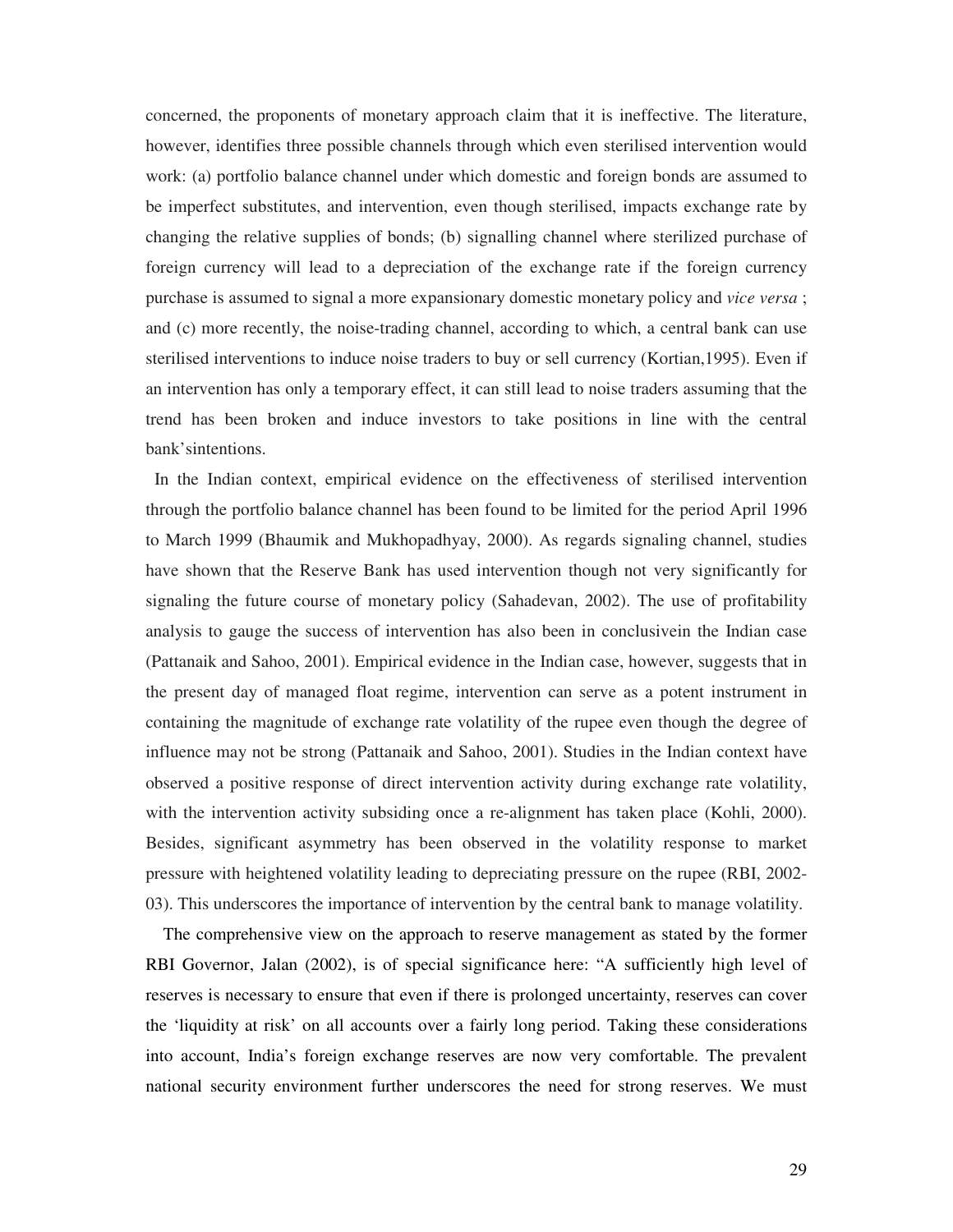continue to ensure that, leaving aside short-term variations in reserves level, the quantum of reserves in the long-run is in line with the growth of the economy, the size of risk-adjusted capital flows and national security requirement. This will provide us with greater security against unfavorable or unanticipated developments, which can occur quite suddenly".

#### **Volatality in Foreign Exchange Rates: Emerging Policy issues**

 The major policy concern centre on whether the countries should liberalize their capital account before or after moving to greater exchange rate flexibility. The experiences of emerging markets over the past decade highlight the risks associated with opening the capital account before adopting a flexible exchange rate. Even when exchange rate flexibility comes before the capital account is opened, however, the direction and composition of capital account liberalization has macro economic implications. The shift towards exchange rate flexibility need to be supported by a gradual removal of existing asymmetries in capital mobility to facilitate an orderly correction of any potential exchange rate misalignment. The degree of institutional and market development is a key determinant of the appropriate pace. In the absence of supporting institutions and markets, a gradual exit strategy may be more appropriate as it reduces the risk of excessive exchange rate volatility and its potentially adverse effects on market credibility, inflationary expectations, and balance sheets. It also allows the foreign exchange market to depend through the mutually reinforcing relationship between exchange rate flexibility and foreign exchange activity.

 The foreign exchange market, which witnessed deregulation in conjunction with current account convertibility and liberalisation of capital controls in many areas, lent considerable support to the external sector reform process. The criticality of a well functioning market with its ability to trade and settle transactions in new products and adapt itself quickly to the changing regulatory and competitive environment has been demonstrated well in the Indian context. The bid-ask spread of rupee/US dollar ratehas almost converged with that of other major currencies in the international market. The Reserve Bank intervenes in the foreign exchange market primarily to prevent excessive volatility and disorderly conditions. Such intervention is not motivated by any pre-determined target or band around the exchange rate. The objective is to keep market movements orderly and ensure that there is no liquidity problem or rumour/panic-induced volatility. India's approach of market determination of the exchange rate, flexibility, combined with intervention, as felt necessary, has served it well so far (Mohan, 2006a).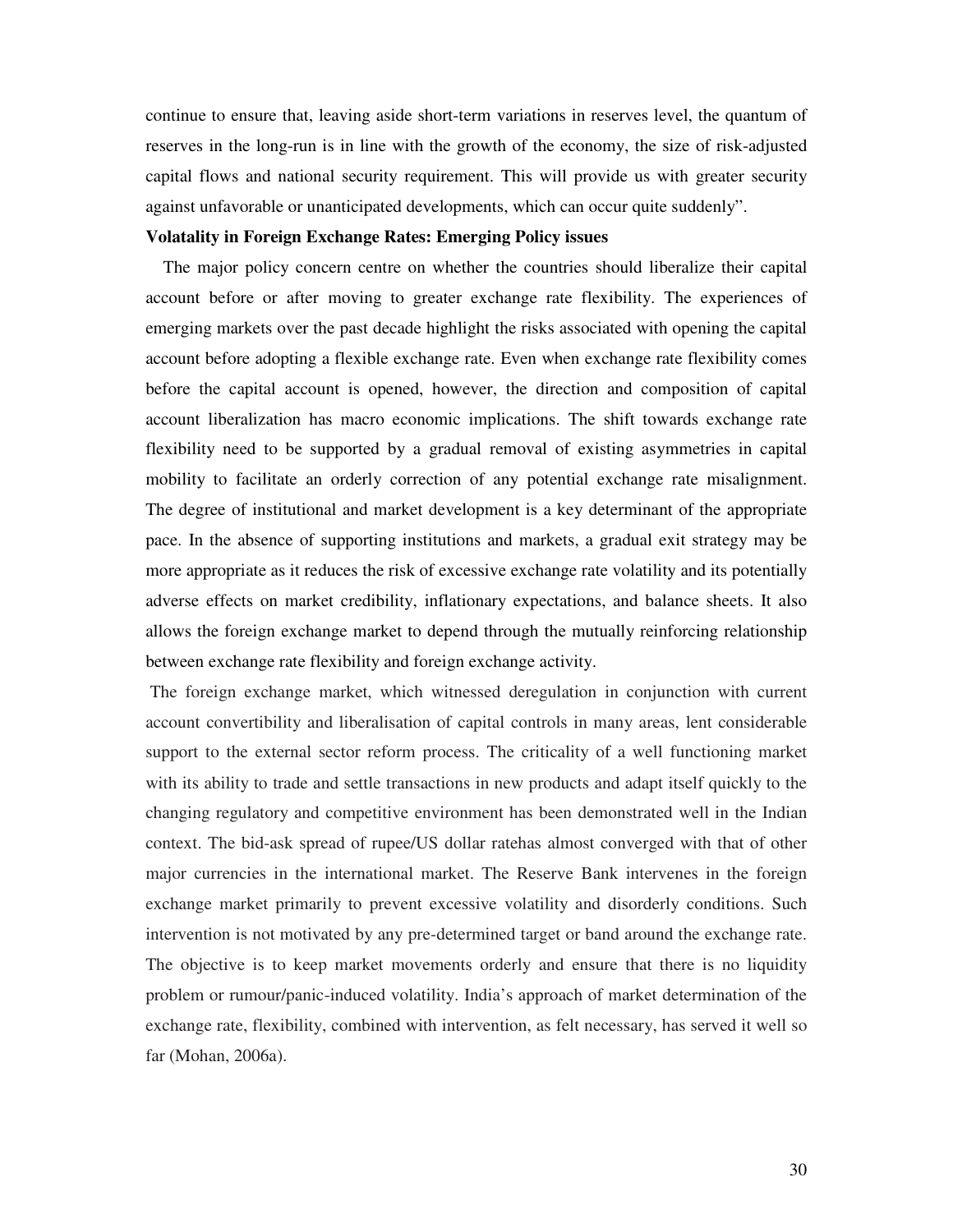Moving forward, further initiatives for developing the Indian foreign exchange market need to be aligned with the external sector reforms. With the Indian economy progressively moving towards fuller capital account convertibility in the coming years and getting increasingly integrated with the global economy, the foreign exchange market is likely to see a significant rise in volumes and liquidity in the spot and derivative segments. With the availability of a large pool of global capital seeking avenues to participate in economies with high growth potential, inflows into India are likely to continue inview of its stable macroeconomic conditions and positive growth outlook. The Indian foreign exchange market, therefore, will have to prepare itself to dealwith such large capital inflows. This would need further deepening of the foreign exchange market. A key issue in managing the capital account is credibility and consistency in macro economic policies and the building up of safety nets in a gradually diminishing manner to provide comfort to the markets during the period of transition from an emerging market to adeveloped market.

 The issues that could dominate the agenda for the next phase of development in the foreign exchange market could be catalogued as: (i) introduction of more derivative products involving the rupee and more flexibility to both 'market makers'and 'users' to buy or sell these products; (ii) taking cognisance of the off shore derivative markets involving the rupee and weighing all the options in this regard and (iii) relaxation of the currentrestrictions imposed on the entry of non-resident entities in the domestic foreign exchange market,particularly the derivatives segment. The main guiding principles for further liberalisation on the above lines could be summed up as: (i) entrenchmentof modern risk management systems, procedures and governance in banks and their corporate clients;(ii) diversification of customer base with heterogeneous expectations; and (iii) adoption of accounting and disclosure norms in respect of derivatives by banks and their corporate clients, based on international best practices.

 The Annual Policy Statement of the Reserve Bank for 2007-08 released in April 2007 announced several measures to expand the range of hedging tools available to market participants and facilitate dynamic hedging by residents as alluded to earlier.As the foreign exchange market matures, the criteriaof 'underlying' could be considered for further relaxation to include economic exposures, *i.e.,*exposures which may not relate directly to foreign exchange transactions, but are affected by movements in exchange rates.

 To encourage interest rate parity in the forward markets, the Committee on Fuller Capital Account Convertibility (2006) recommended more flexibility for banks to borrow and lend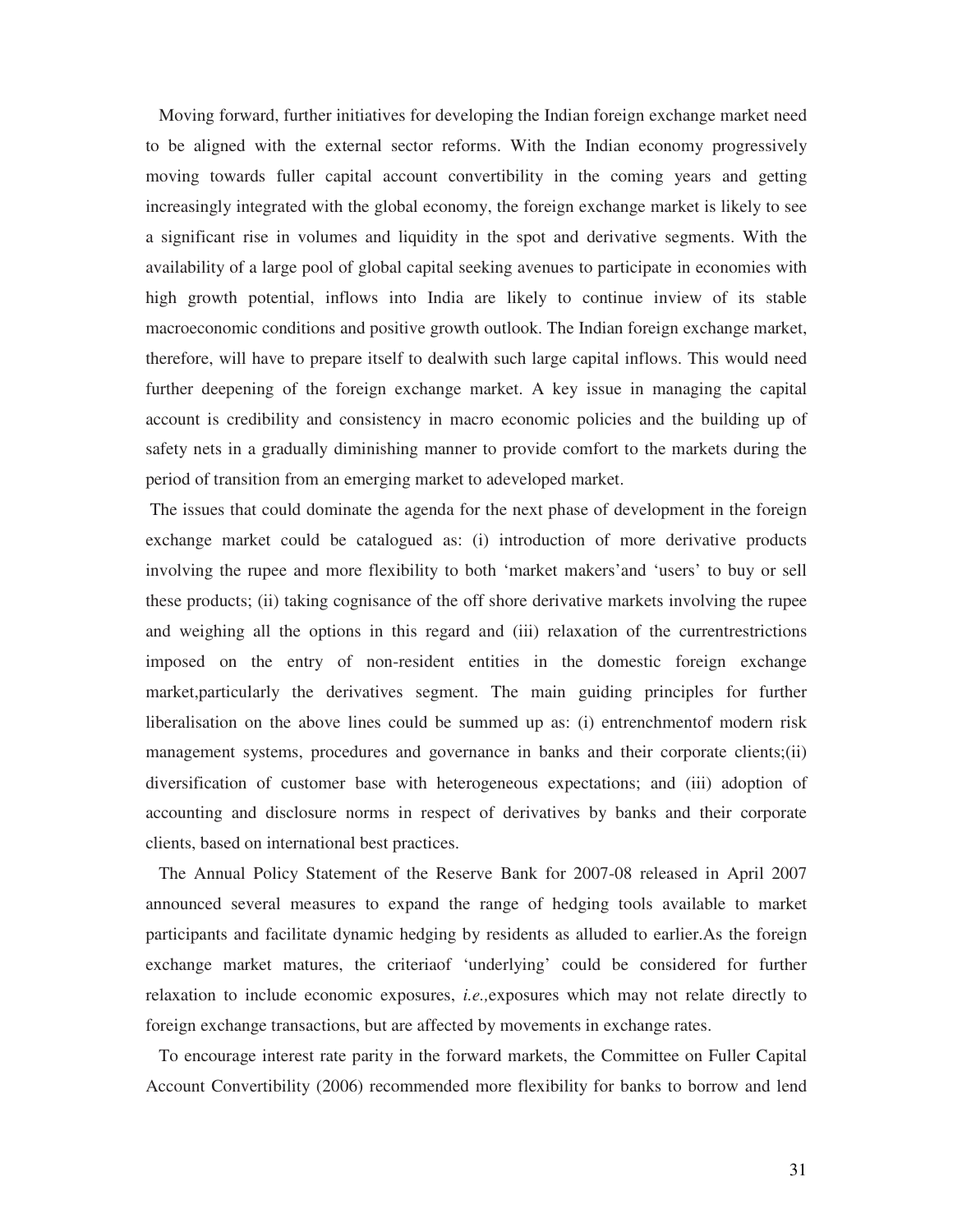overseas on both short-term and long-term basis and to increase the limits. The Committee further observed that in order to ensure that banks are not exposed to additional risks because of their access to foreign markets, their access should continue to be allowed depending upon the strength of their balance sheets. Some other issues that have been highlighted by the Committee as agenda for future development of the foreign exchange market include (i) permitting FIIs the facility of cancelling and rebooking all forward contracts and other derivatives booked to hedgerupee exposures so as to minimise the influence of NDF markets abroad; and (ii) introduction of currency futures, subject to risks being contained through proper trading mechanism, design of contracts andregulatory environment. The Annual Policy Statementof the Reserve Bank for 2007-08 proposed the settingup of a Working Group on Currency Futures to suggest a suitable framework to operationalise the proposal in line with the current legal and regulatory framework.

 India's experience highlights the importance of managing foreign exchange reserves to take care of unforeseen contingencies, volatile capital flows and other developments, which can affect expectations adversely. As there is no international "lender of last resort" to provide additional liquidity at short notice on acceptable terms, the need for adequate reserves is unlikely to be eliminated or reduced even if exchange rates are allowed to float freely (Mohan,2006a). Several factors such as vulnerability of the real sector to shocks, strength of the fiscal and financial sectors, current account balance, the changing composition of capital flows, a medium-term view of growth prospects encompassing business cycles and the exchange rate regime influence the comfort level of reserves. In a sense, official reserves have to reflect the balancing and comforting factors relative to external assets and liabilities in the context of a national balance sheet approach (Reddy, 2006d).Thus, the comfort level of reserves should not be viewed with respect to the current situation alone, but going forward should also reckon with the potentialrisks.

 A significant risk arises from the large and growing global financial imbalances. The speed at which the US current account ultimately returns towards balance the triggers that drive that adjustment, and the way in which the burden of adjustment is allocated across the rest of the world have enormous implications for the global exchange rates. Any disorderly adjustments in major currencies and rise in interest rates would impact the Indian economy, though the impact is not expected to besignificant compared to many other emerging market economies (Reddy, 2006b). Any disorderly adjustment in global imbalances may have some impact on corporates, banks and households in India, though their exposures, in aggregate, to the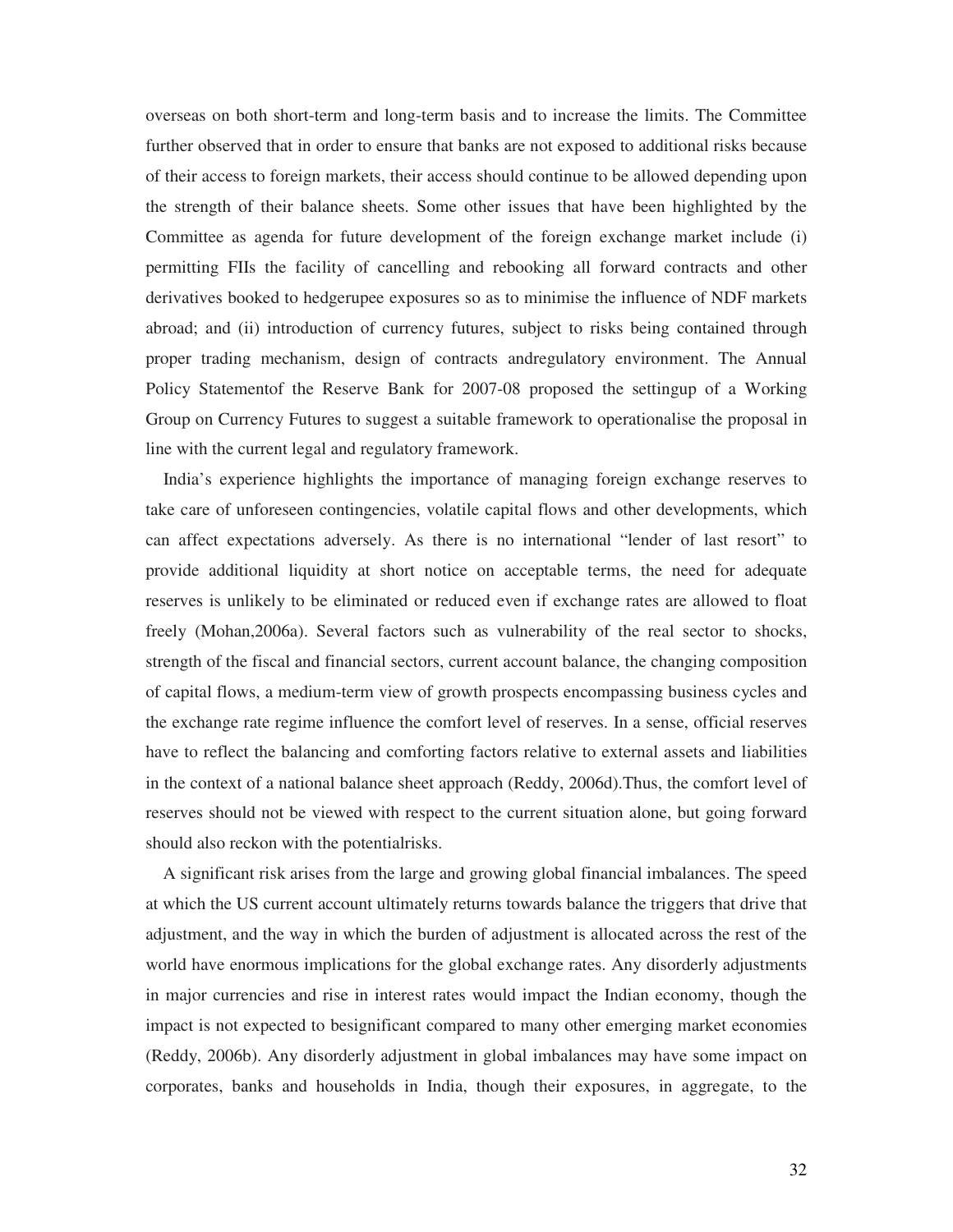external sector are not significant. Nevertheless, there will be a need to be alert to unforeseen domestic and global shocks and proactively manage various risks to the foreign exchange market as they evolve.

 As India progresses towards fuller capitalaccount convertibility, it would have to contend with the impossible trinity of independent monetary policy, open capital account, and exchange rate regime. With a more open capital account as a 'given' if a choice is made of an 'anchor' role for monetary policy, it needs to be recognised that the impact of exchange rate changes on the real sector is significantly different for reserve currency countries, such as India. In the reserve currency countries, which specialise in technology intensive products, the degree of exchange rate pass-through is low, enabling exporters and importers to ignore temporary shocks and set stable product prices to maintain monopolistic positions, despite large currency fluctuations. Moreover, mature and well developed financial markets in these countries have the wherewithal to absorb the risk associated with exchange rate fluctuations with minimal shocks to the real sector. On the other hand, for the most of developing countries, which specialise in labour intensiveand low and intermediate technology products, profit margins in the highly competitive markets for these products are very thin and vulnerable to pricing power by retail chains. Consequently, exchange rate volatility has significant employment, output and distributional consequences. In this context, managing exchange rate volatility would continue to be an issue requiring attention, even when the exchange rate becomes more flexible.

 Cross border flows to various market segments, *viz.,* the equity market, the money market and the government securities market are channeled through the foreign exchange market. In a regime of fuller capital account convertibility, financial flows across borders are expected to rise substantially. The effective management of these large inflows and out flows will depend considerably upon the development of not only the foreign exchange market but also on the efficient functioning of other segments of the domestic market. A pre-condition to develop proper meaningful linkages between the foreign exchange and other domestic financial markets is to develop the term money market and a money market yield curve. This will improve the efficiency of the foreign exchange market by encouraging interest parity conditions in the forward market. The need for providing market participants with more instruments for hedging price risk by developing the interest rate futures market would also arise. Thus, with the opening up of the Indian economy, the linkages of the foreign exchange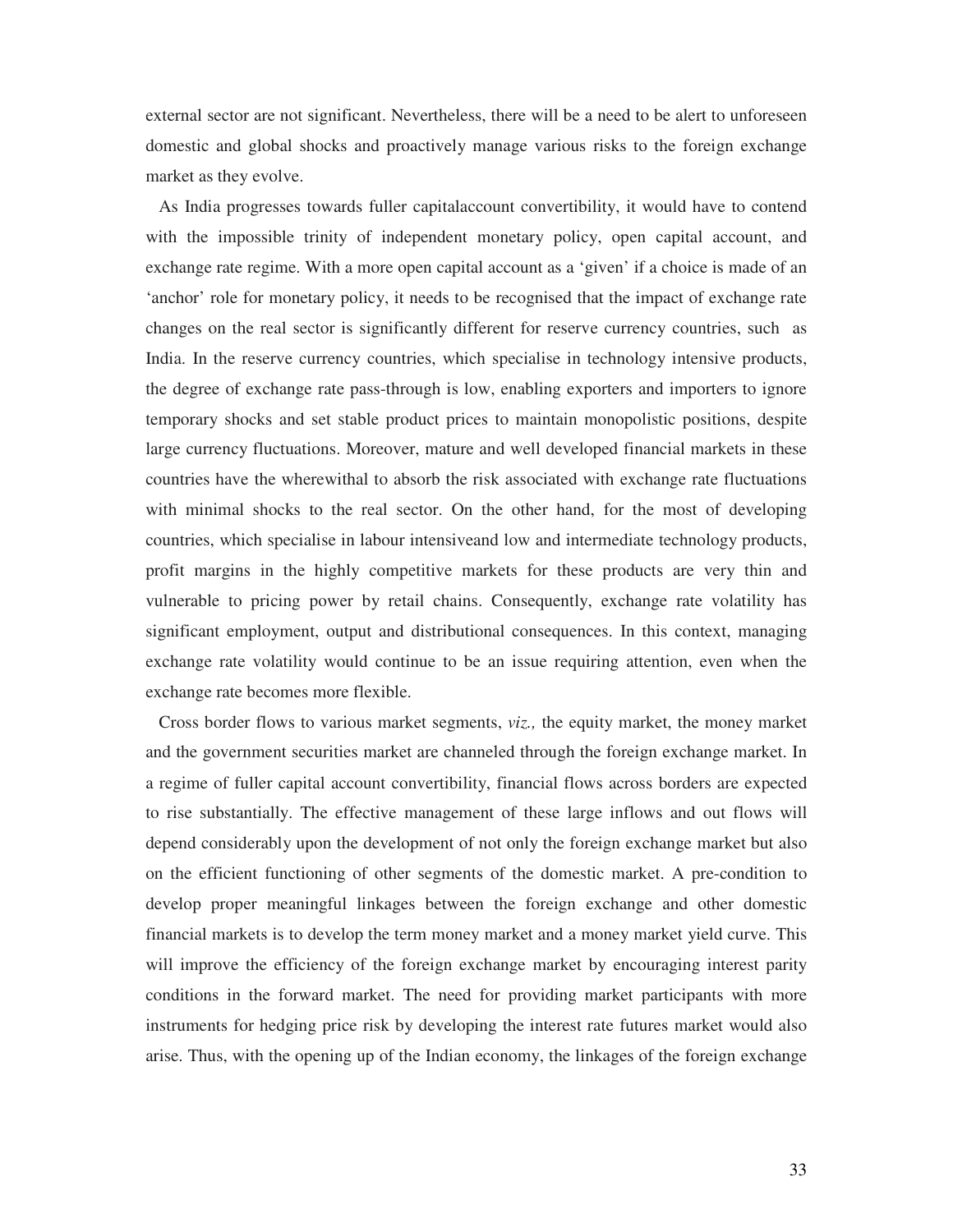market with other segments of the financial market would need to be strengthened with better information flows.

#### **Conclusions**

 A cautious and well-calibrated approach was followed while liberalising the foreign exchange market with an emphasis on the need to safeguard against potential financial instability that could arise due to excessive speculation. The approach to liberalisation adopted by the Reserve Bank has been characterised by greater transparency, data monitoring and information dissemination and to move away from micro management of foreign exchange transactions to macro management of foreign exchange flows. The emphasis has been to ensure that procedural formalities are minimised so that individuals are able to conduct hassle free current account transactions and exporters and other users of the market are able to concentrate on their core activities rather than engage in avoidable paper work.

 Banks have been given significant autonomy to undertake foreign exchange operations. Full convertibility on the current account and extensive liberalisation of the capital account have resulted in large increase in transactions in foreign currency. These have also enabled the corporates to hedge various types of risks associated with foreign currency transactions. Not withstanding a move towards greater exchange rate flexibility by most EMEs, almost all central banks in EMEs actively participate in their foreign exchange markets to maintain orderly conditions. While the use of risk management instruments is encouraged by many emerging markets for hedging genuine exposures linked to real and financial flows, their overall approach towards risk management has remained cautious with an emphasis on the need to safeguard against potential financial instability arising due to excessive speculation in the foreign exchange market.

 In the coming years, the challenge for the Reserve Bank would be to further build up on the strength of the foreign exchange market and carry forward the reform initiatives, while simultaneously ensuring that orderly conditions prevail in the foreign exchange market. Besides, with the Indian economy moving towards further capital account liberalisation, the development of a well-integrated foreign exchange market also becomes important as it is through this market that cross-border financial inflows and outflows are channelled to other markets. Hence, the development of the foreign exchange market also needs to be coordinated with the capital account liberalisation. Reforms in the financial markets is a dynamic process and need to be harmonised with the evolving macro economic developments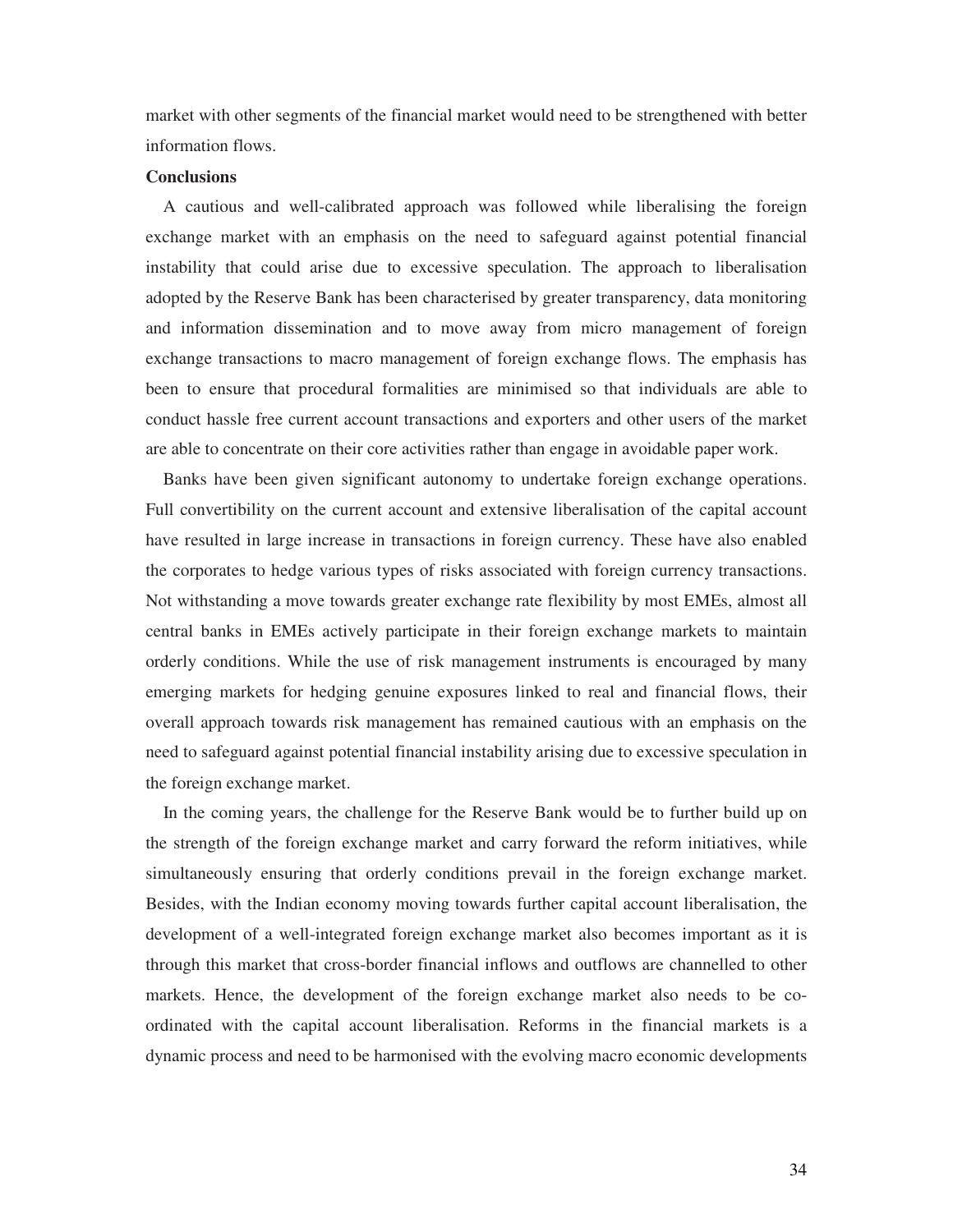and the level of maturity of participating financial institutions and other segments of the financial market.

To conclude, moving forward, further initiatives towards developing the Indian foreign exchange market need to be aligned with the external sector reforms, particularly, the move towards further liberlisation of capital controls, for which a fresh road map has ben provided by the Committee on Fuller capital Acccount Convertibility. The agenda for the should, therefore, include introduction of more instruments, particularly derivative products, widening of participants base, commensurate regulations along with the entrenchment of modern risk management systems and improved customer service. Reforms in the foreign exchange market will also have to be harmonized with the evolving macroeconomic environment as well as the development of other segments of the financial market, particularly the money, equity and the government securities markets. They will also have to be harmonized with the evolving needs of the real economy (RBI, 2006).

#### **References**

- 1. Ahluwalia, Montek Singh (2004), "Forex reserves for public investment, a sound idea", The Hindu Business Line, November 26
- 2. Aizenman, J, J Lee (2005), "International Reserves Holdings with Sovereign Risk and Costly Tax Collection" Working Paper 9154, NBER
- 3. Arya Kumar and P. Raghavan (2006), "Forex Reserves-Issues and Challenges", Prajnan, Vol.XXXV, No.3, Oct-Dec.2006, pp.249-263
- 3. Arabi.U (2003), "Capital Account Liberalization and Management of Capital Funds" Productivity, Volume 44, No.3
- 4. Bergin, P.R. and O. Jorda (2004), "Measuring Monetary Policy Interdependence", Journal of International Money and Finance, Vol. 23.
- 5. Chandrashekar, C.P. (2004), "Beyond the forex proposal", Economic & Political Weekly, December 25.
- 6. Morris, Sebastian (2004), "Putting forex reserves to good use" , The Financial Expresss, December 9
- 7. Reddy, Y.V. (2002), "India's Foreign Exchange Reserves: Policy, Status and Issues", (http://www.rbi.org.in/sec5/28391.pdf)
- 8. Sen, Partha (2004), "India's foreign exchange reserves: An embarrassment of riches", Economic & Political Weekly, May 14.
- 9. Singh, N.K. (2004), "Foreign reserves are no magic wand", The Indian Express,